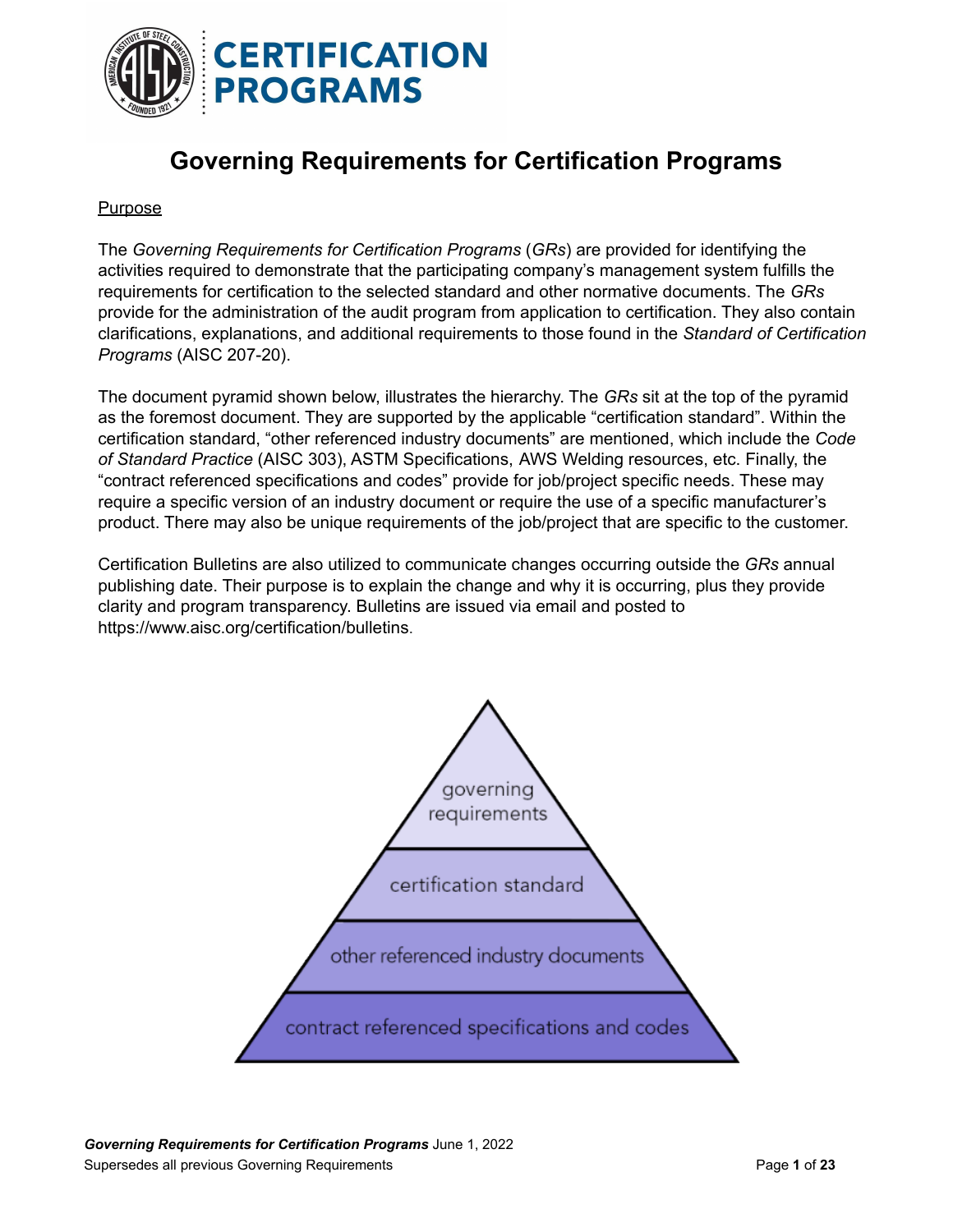

## Preface

The 2022 revision is not a complete revision of the *Governing Requirements for Certification Programs* (*GRs*) but does include important changes and updates including, such as terminology defined in the glossary below. The following changes included in this revision are listed below.

Section and Requirement Revisions

Preface - Editorial

Glossary - Revision

Table of Contents - Editorial

Scope - Editorial

Intent of Use - No Changes

Certification Programs - Editorial

Section 1 General Requirements

- 1.5 Editorial
- 1.6 Editorial
- 1.11 Editorial
- 1.16 New Requirement

Section 1.1 Communications

- $\bullet$  1.1.1 Editorial
- $\bullet$  1.1.2 Editorial
- $\bullet$  1.1.3 Editorial
- 1.1.4 New Requirement

Section 2 Applying for Certification

- $\bullet$  2.4 Editorial
- 2.6 Editorial

Section 3 Stage 1 Audit

- 3.3 Editorial
- $\bullet$  3.4 Editorial
- 3.6 Editorial

Section 4 Planning for Your Audit

- $\bullet$  4.3 Revision
- $\bullet$  4.4 Revision
- $\bullet$  4.5 Editorial
- $\bullet$  4.6 Editorial
- $\bullet$  4.7.1 Revision
- 4.8 Editorial
- 4.8.1 Editorial (Moved from 4.8)
- 4.10 Editorial
- $\bullet$  4.11 Editorial
- $\bullet$  4.13 Editorial

Section 5 During Your Audit

- $\bullet$  5.3 Revision
- 5.7 Editorial
- 5.8 Editorial

Section 6 Corrective Action Request Process

- $\bullet$  6.1 Editorial
- $\bullet$  6.3 Editorial

Section 7 Certification Decisions

- 7.1.1 Revision (Moved from 7.3.1)
- 7.1.2 New Requirement
- 7.2 Editorial
- 7.3 Editorial (Moved from 7.2)
- $\bullet$  7.5.1 Editorial
- 7.7 Revision
- 7.8 Editorial
- 7.10 Revision
- 7.11 Revision

Section 8 Making changes to the Certification Scope

● 8.3 - Editorial

Section 9 Appeals Process

- 9.1 Editorial
- 9.2 Editorial

Section 10 Complaints Process

- 10.1 Editorial
- 10.2 Editorial

Supplemental Requirements

● See each Supplement for a list of revisions.

*Governing Requirements for Certification Programs* June 1, 2022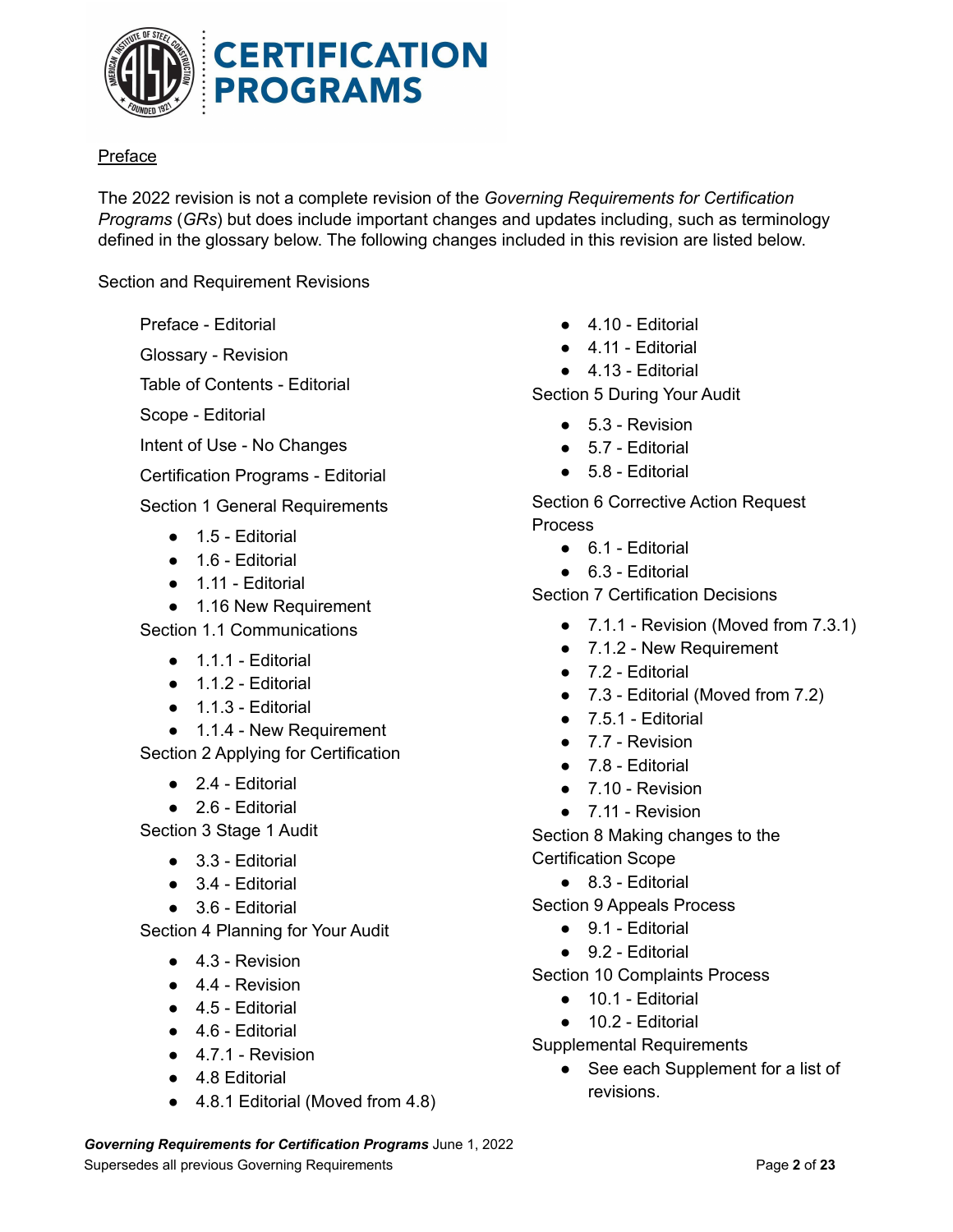

#### **Glossary**

*Additional Audit.* Audits used as a follow-up to a renewal, initial, appeal, or complaint audit, and it may be required for the participant or applicant's certification to continue or be granted.

*Assessment.* The act of evaluating quality, or ability of someone or something. The act of performing the audit.

*Audit.* Independent and documented process for obtaining objective evidence and evaluating it to determine the extent to which the criteria/requirements are fulfilled.

*Continuation Audit*. Audits that continue a remote or site assessment.

*Conditional Certification.* A conditional certification may be granted as a result of the following:

- A Stage 2 audit cannot be conducted as a site assessment and is conducted as a remote assessment
- A certification determination from the Certification Review Group.

*Demonstration of Capability.* Representative work that is of equal or greater complexity, follows the QMS, and can be used to demonstrate capability for a certification program or endorsement as required in the GRs and/or Supplements. AISC published and approved mock exercises (if available) can also be used for a Demonstration of Capability.

*Document Assessment.* A review of a Participant or Applicant's quality manual and procedures during the Recertification Audit (RF) to assess their ongoing compliance. A Documentation Assessment may also be performed at the auditor's discretion during a renewal audit if they deem it necessary to assess the Participant's or Applicant's compliance with the GRs.

*Employee Count.* The number of all administrative, shop or field employees, which includes maintenance and QC personnel.

*International.* Any participant or applicant is considered international, if they are located outside the 50 states and the District of Columbia of the United States of America.

*MockExercise.* This is a demonstration of capability that uses an approved exercise provided by AISC Certification, not actual work, to demonstrate capability for a certification program or endorsement as required in the GRs and/or Supplements.

*Observers.* A participant or applicant's members outside of the facility being which can include: certified, consultants, regulators or justified personnel. They cannot influence or interfere in the audit process or audit outcome. Observers are to be agreed upon by the audit team and the participant or applicant.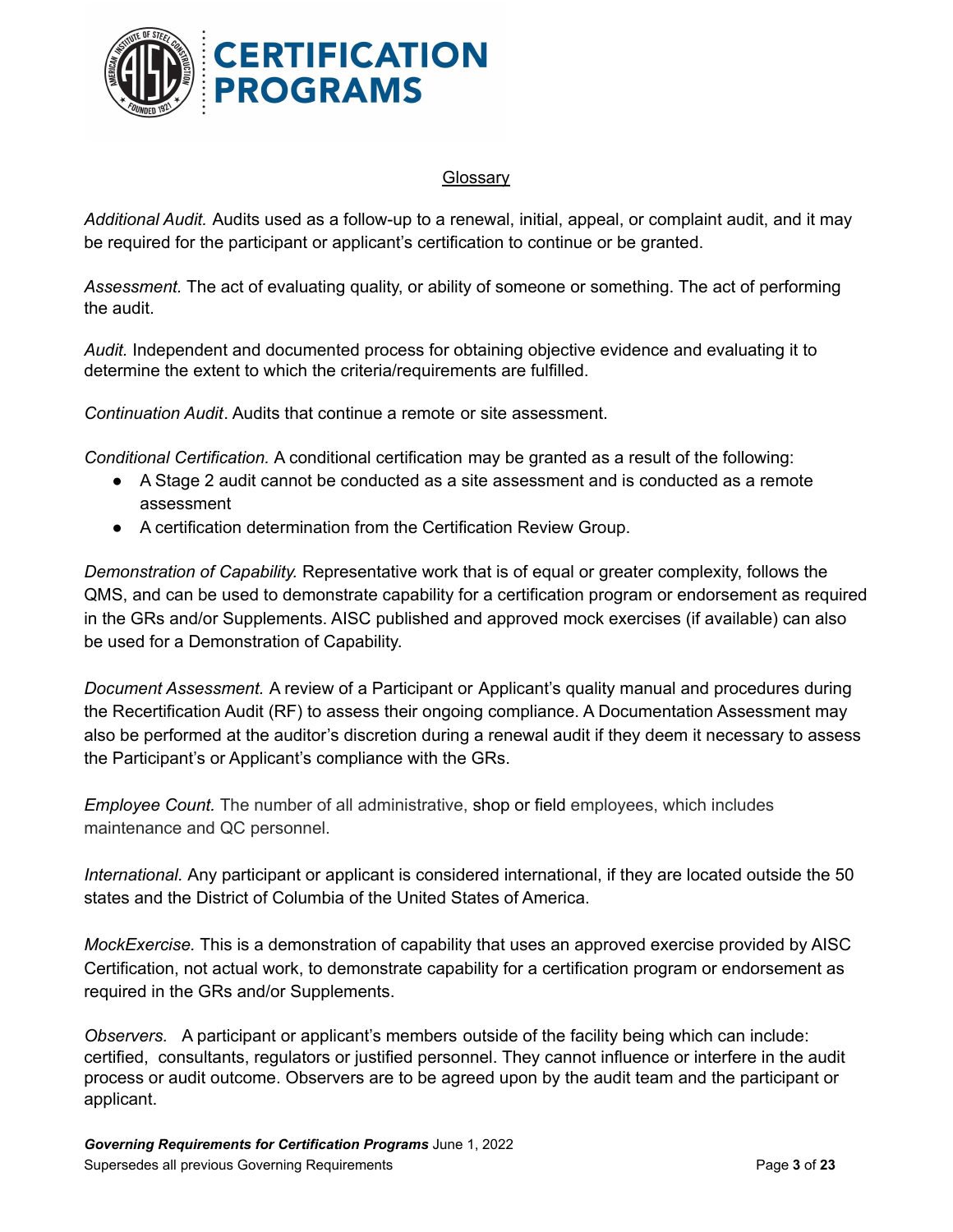

*Participant Portal:* An online platform with access granted to a single user for each company will allow Participants to view account information, submit information during the Corrective Action Request process, and access certificates and audit findings.

*Remote Assessment.* An audit conducted remotely using technologies such as Zoom Meetings.

*Repetitive Correactive Action Request.* When a corrective action is written against the same section, subsection, clause, and/or element of one or more referenced criteria in a previous CAR.

*Site Assessment.* An audit conducted in-person at a fabrication facility or erector's job-site and main office.

*Stage 1 Audit.* A documentation assessment to determine the readiness of a quality management system for certification. It includes a review of the quality manual, associated procedures required by the certification program and sample records that show compliance with the requirements.

*Stage 2 Audit*. A remote assessment, site assessment or combination of both that are performed to determine the effectiveness of the implementation of the written quality management system during the initial application process.

*Technical Experts.* Technical experts shall not act as an auditor and must be accompanied by an auditor.

*Unannounced Audit.* An audit performed without prior notice. A participant will not receive an emailed audit date notification, an invoice indicating the audit date, or a window of time when the audit will occur. There will be no communication from the auditor before the audit. The auditor(s) will present themselves at the company, and that company must provide immediate and unrestricted access for them to conduct the appeal audit.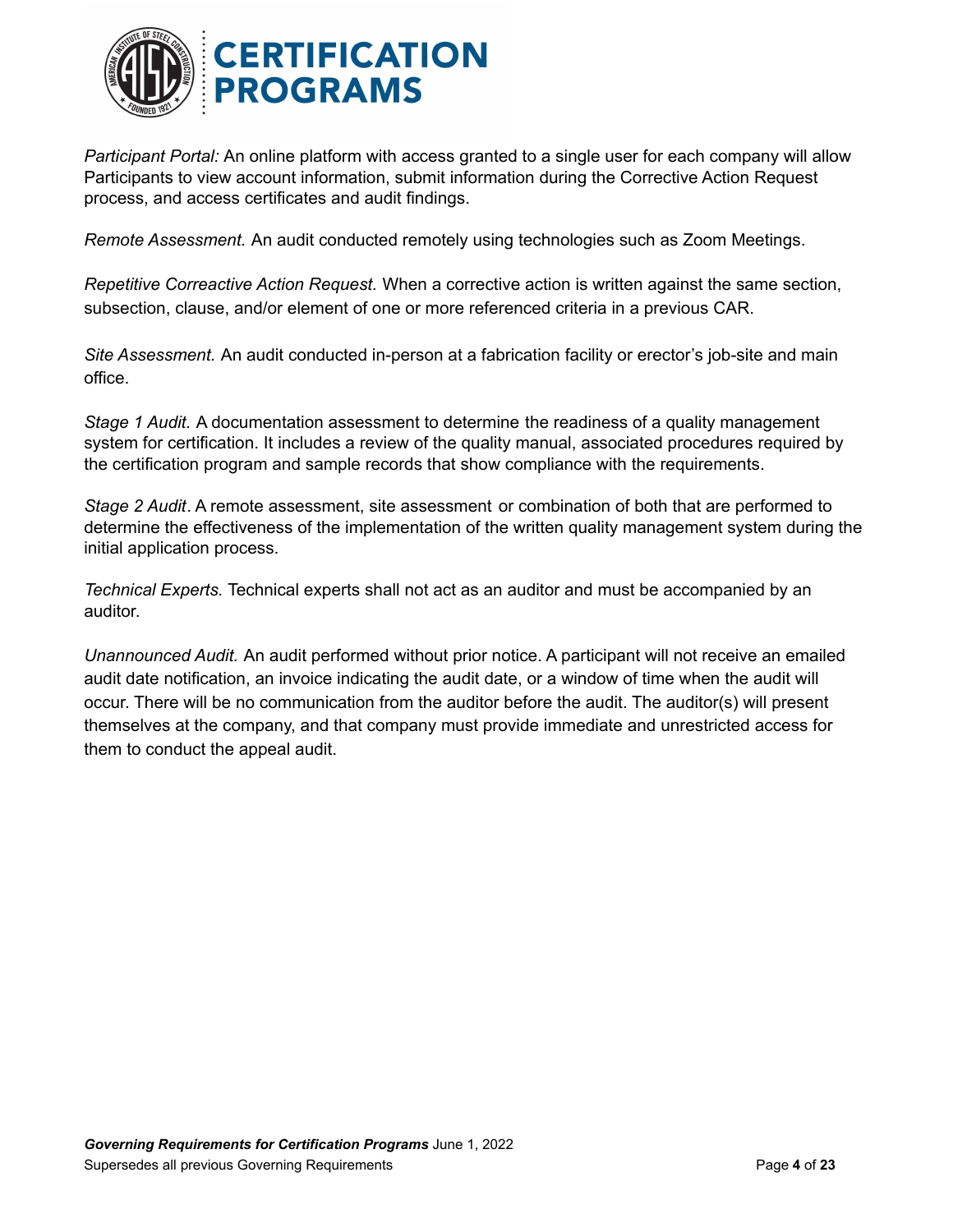

# TABLE OF CONTENTS

| <b>Section 1 General Requirements</b>                                                                 | 6  |
|-------------------------------------------------------------------------------------------------------|----|
| <b>Section 1.1 Communications</b>                                                                     | 9  |
| <b>Section 2 Applying for Certification</b>                                                           | 11 |
| <b>Section 3 Stage 1 Audit</b>                                                                        | 12 |
| <b>Section 4 Planning for Your Audit</b>                                                              | 13 |
| <b>Section 5 During Your Audit</b>                                                                    | 15 |
| <b>Section 6 Corrective Action Request Process</b>                                                    | 18 |
| <b>Section 7 Certification Decisions</b>                                                              | 19 |
| Section 8 Making Changes to the Certification Scope (for Participants changing a current certificate) | 22 |
| <b>Section 9 Appeals Process</b>                                                                      | 23 |
| <b>Section 10 Complaints Process</b>                                                                  | 23 |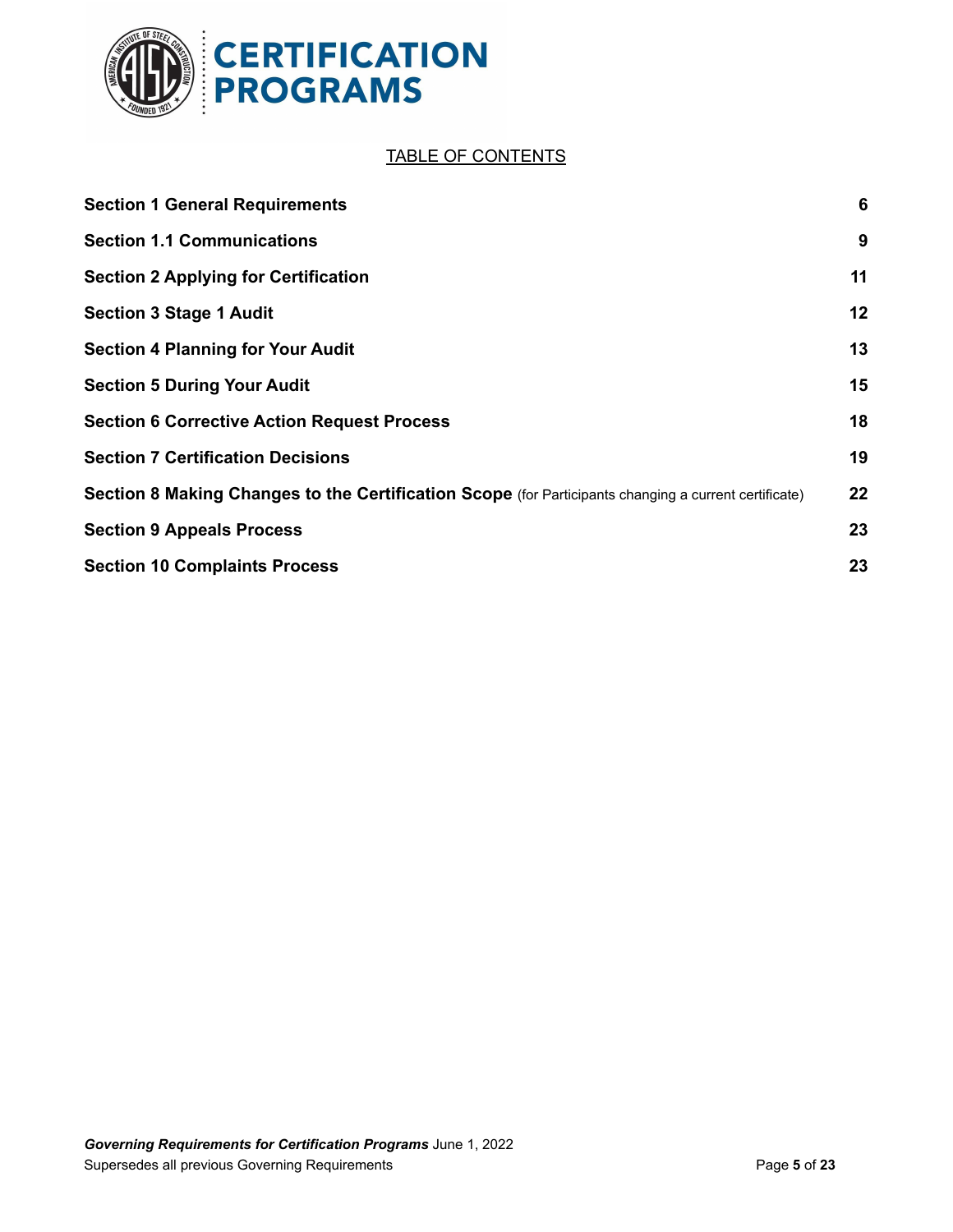

#### Scope

This document (hereinafter referred to as the *GRs*) governs the AISC certification programs. All Applicants and continuing Participants are required to have available and comply with these *GRs*. An *Applicant* is a company that is requesting certification for a fabrication/manufacturing facility or erection company that does not hold a current AISC certification. A *Participant* is a company that holds a current AISC certification and is seeking to continue the certification for that fabrication, manufacturing facility, or erection company. A Participant applying for additional certifications or endorsements, which are called a Scope Changes, is also considered an *Applicant*.

The words **shall, must** or **will** denote a mandatory requirement. The words **should or could** denote a guideline or recommendation. The words **may** or **can** denote an opportunity to make a choice.

#### Intent of Use

Regardless of whether individual contracts specify AISC Certification, certified companies are required to apply their Quality Management Systems (QMS) and Safety Management Systems (SMS) to all work meeting the scope of their certification(s) and endorsement(s), as described in Section 1 of the *GRs*. Any contract can be used during the audit to demonstrate the capability of the company to meet these *GRs.*

#### Certification Programs

AISC offers and issues certifications for the structural steel industry. The certification programs are described in Section 1 below.

AISC also offers optional endorsements, which can be added to the certification scope. An endorsement reflects a firm's adherence to any additional requirements or standard specified for specialized steel fabrication or erection on a project. e.g. Fracture Control, Seismic Bridge Erection, etc. To hold an endorsement, a Participant must hold an current and eligible certification. For each endorsement, see the corresponding Supplemental Requirements (hereinafter referred to as the *Supplements*). Applicants must apply for an eligible certification to also apply for an endorsement.

## <span id="page-5-0"></span>**Section 1 General Requirements**

- 1.1 **Certification Program for Building Fabricators (BU)** applies to Fabricators who fabricate and supply, via bolting and/or welding, structural steel frames for buildings.See Section 2.1 of the AISC 303 *Code of Standard Practice for Steel Buildings and Bridges* for the definition of *structural steel.* Participants and Applicants of this program are required to adhere to the *GRs* and to the *Supplemental Requirements for Building Fabricators.*
- 1.2 **Certification Program for Highway Component Manufacturers (CPT)** applies to Metal Component Manufacturers who manufacture and supply highway components that include bracing not designed for primary loads (diaphragms, cross frames, and lateral bracing); camera, light, sign and signal support structures; bridge rails; stairs; walkways; grid decks; drains; scuppers;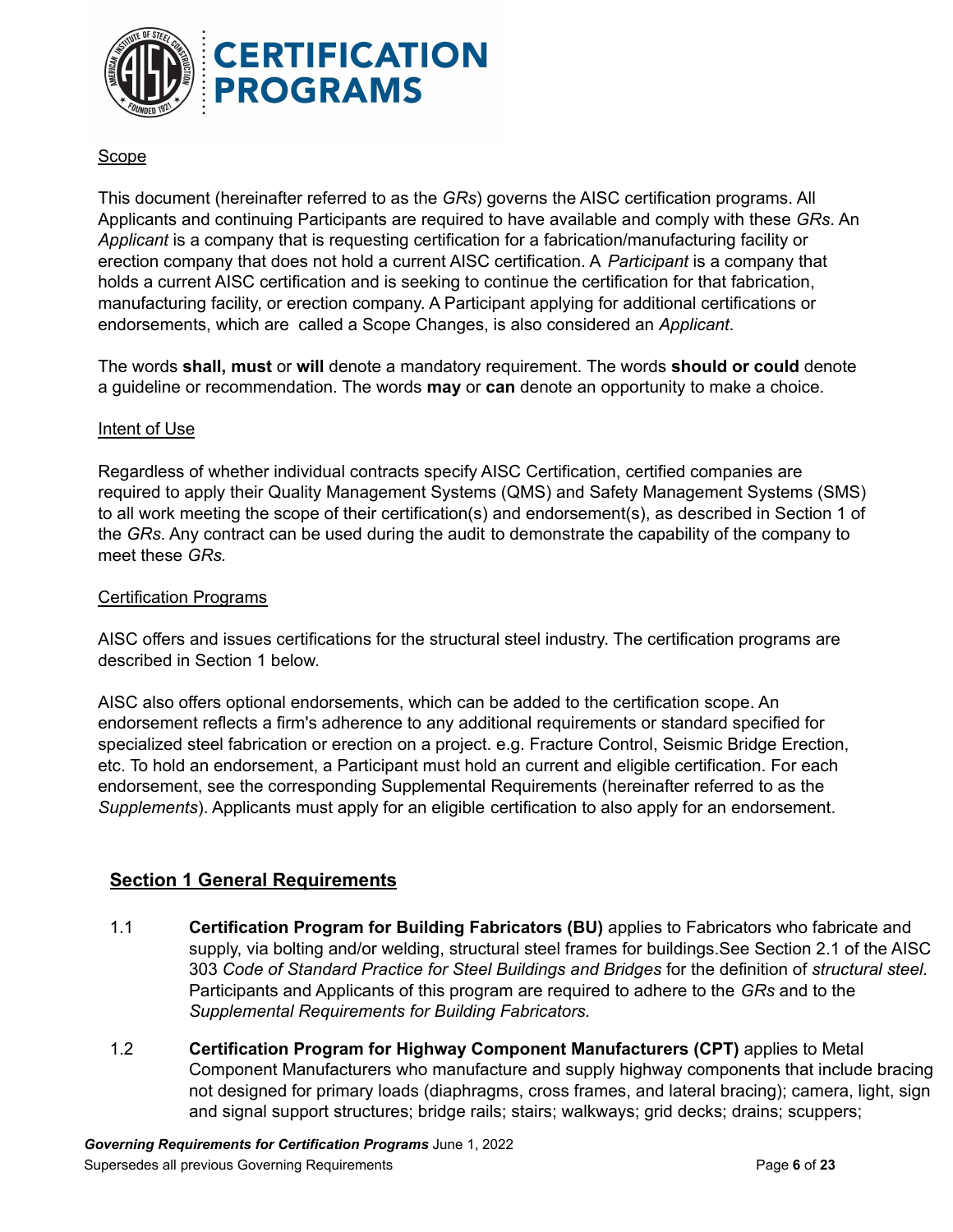

expansion joints; bearings; ballast plates; and mechanical movable bridge equipment. Participants and Applicants of this program are required to adhere to the *GRs* and to the *Supplemental Requirements for Highway Component Manufacturers.*

- 1.3 **Certification Program for Bridge Fabricators (SBR, IBR, ABR)** applies to Bridge Fabricators who fabricate and supply steel highway and railroad bridges. Participants and Applicants of this program are required to adhere to the *GRs* and to the *Supplemental Requirements for Bridge Fabricators.* The categories for types of bridge fabrication all require the same level of QMS but differ in fabrication capability*.* Three categories are available:
	- SBR: Certified Bridge Fabricator Simple
	- IBR: Certified Bridge Fabricator Intermediate
	- ABR: Certified Bridge Fabricator Advanced
- 1.4 **Certification Program for Erectors (CSE)** applies to Erectors who erect, via bolting and/or welding, structural steel framing for buildings, highway, or railroad bridge construction. See Section 2.1 of the AISC 303 *Code of Standard Practice for Steel Buildings and Bridges* for the definition of *structural steel*. Participants and Applicants of this program are required to adhere to the *GRs* and to the *Supplemental Requirements for Erectors.*
- 1.5 **Certification Program for Hydraulic Fabricators (HYDS, HYDA)** applies to Fabricators who fabricate and supply hydraulic metal structures. Participants and Applicants of this program are required to adhere to the *GRs* and to the *Supplemental Requirements for Hydraulic Fabricators.* Two categories are available:
	- HYD: Hydraulic Metal Structure Fabricator Standard
	- HYDA: Hydraulic Metal Structure Fabricator Advanced
- 1.6 The applicable *Standard of Certification Programs* (hereinafter referred to as the *Standard*) is identified in the *Supplements*. Whenever there is a conflict between the *GRs* or *Supplements* and the *Standard*, the *GRs* and *Supplements* govern. A Bulletin implementing a temporary revision may supersede the *GRs* until the revision is incorporated into the next edition of the *GRs*.
- 1.7 *GRs* and *Supplements* are included in the audit scope, and a nonconformance may result in a Corrective Action Request (CAR) being issued by the auditor.
- 1.8 *Supplements* may include a Commentary section that provides clarification and further explanation of criteria found in the *Standard.*
- 1.9 Fraud or attempted fraud is not permitted by employees or other representatives of the Participant or Applicant. Fraud includes falsification of records, along with attempts to influence an auditor or the certification process.

If this occurs at any time during the application or renewal process prior to a final determination by the Certification Review Group (CRG), the certification process will be suspended, and the case referred to the CRG for determination.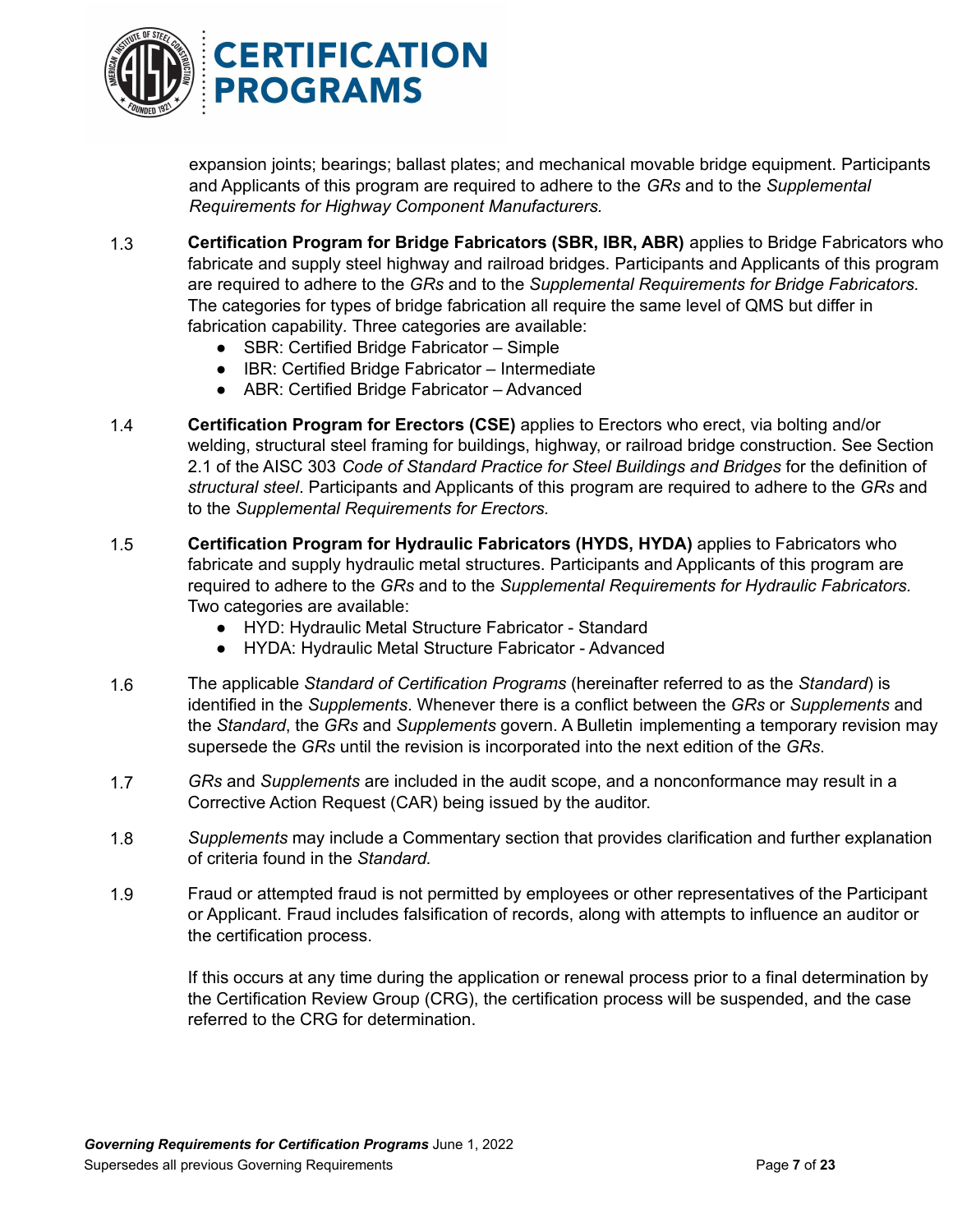

#### 1.10 The Fee Schedules are provided at [www.aisc.org/certification](http://www.aisc.org/certification) and are subject to change.

- Applicants: Refer to GR 2.1 concerning payment of fees.
- Renewing Participants: Invoices will be delivered by email prior to the renewal audit.
- If an audit is canceled for failure to pay, the Participant must reapply for certification. The Participant may not pay for the audit at a later date and resume certification or reschedule the audit.
- For audits canceled less than 30 days before the audit date, the Participant will be eligible for a 50% refund of their paid certification fees.
- The Initial Application and Expedited Fee as noted on the Fee Schedule are both non-refundable once payment is received.
- 1.11 The table below lists the current certifications and endorsements, and those that have been superseded:

| <b>Current Certification and Endorsement</b>                                                 | Superseded                                                                  |  |  |
|----------------------------------------------------------------------------------------------|-----------------------------------------------------------------------------|--|--|
| Certified Building Fabricator (BU)                                                           | N/A                                                                         |  |  |
| Certified Bridge Fabricator - Simple (SBR)                                                   | Simple Bridge Certification                                                 |  |  |
| Certified Bridge Fabricator - Intermediate (IBR)                                             | <b>Major Bridge Certification</b>                                           |  |  |
| Certified Bridge Fabricator - Advanced (ABR)                                                 | <b>Major Bridge Certification</b>                                           |  |  |
| Certified Highway Component Manufacturer<br>(CPT)                                            | <b>Certified Metal Component Manufacturer</b>                               |  |  |
| Certified Hydraulic Fabricator - Standard<br>(HYDS)                                          | Certified Hydraulic Fabricator (HYD)                                        |  |  |
| Certified Hydraulic Fabricator - Advanced<br>(HYDA)                                          | N/A                                                                         |  |  |
| Certified Erector (CSE)                                                                      | Certified Steel Erector (Advanced)                                          |  |  |
| <b>Fracture Control Endorsement (FCE)</b>                                                    | <b>Fracture Critical Endorsement</b>                                        |  |  |
| <b>Fracture Control Endorsement for Hydraulic</b><br>(FCEH)                                  | N/A                                                                         |  |  |
| Complex Coatings Endorsement - Enclosed,<br>Covered and Exposed (CCE-1, CCE-2 and<br>$CCE-3$ | Sophisticated Paint Endorsement - P1<br>Enclosed, P2 Covered and P3 Exposed |  |  |

1.12 All time frames listed throughout the *GRs* are listed in calendar days.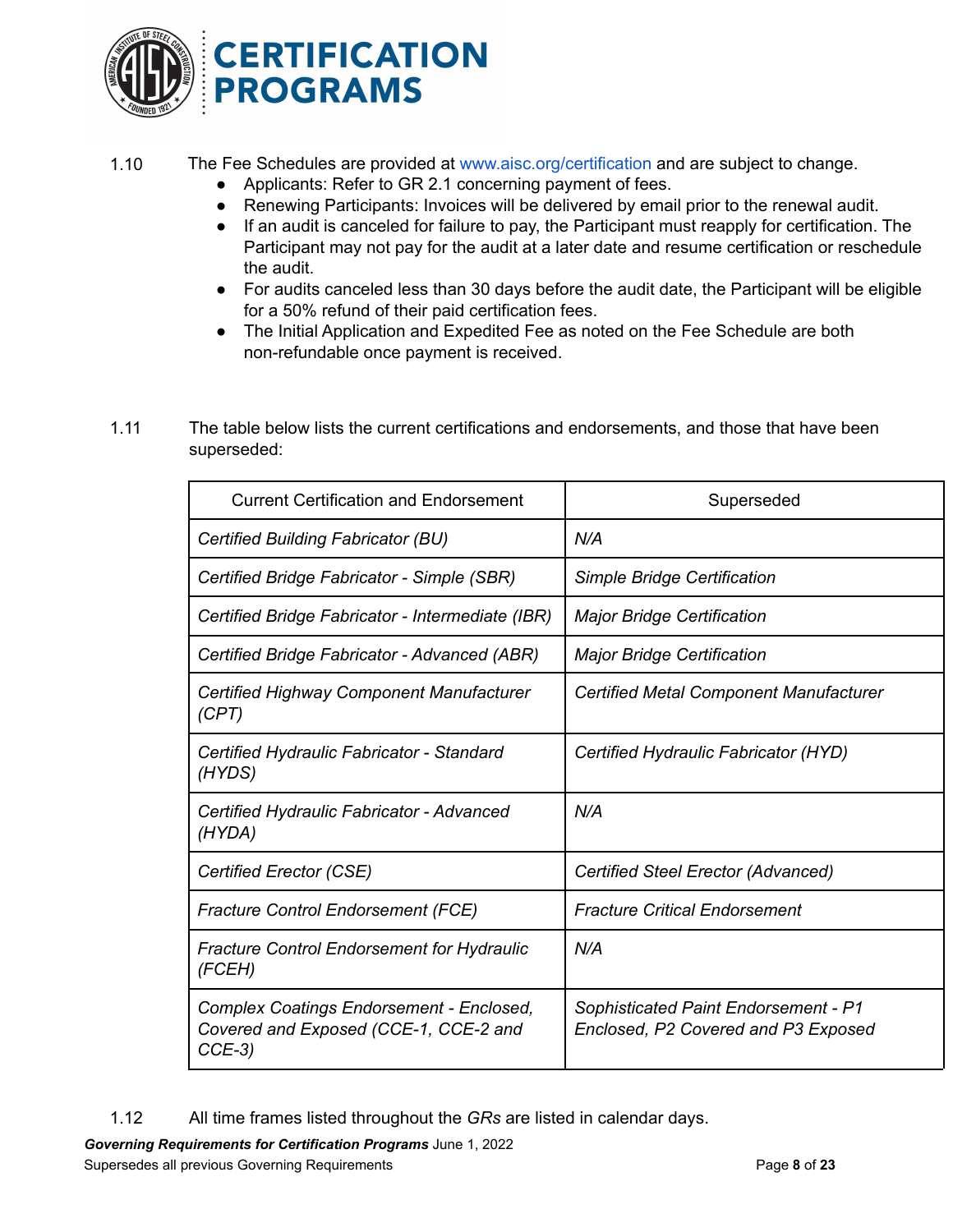

1.13 All correspondence, discussions and interviews through the application and renewal processes will be conducted directly with or in the presence of the Participant's/Applicant's designated representative (normally the management representative, certification contact or appointed employee). Certification contacts and principal officers are not required to be present at the audit or be the designated representative during the audit.

Consultants may be present during the audit as an observer, but they cannot participate in the audit nor can they be named as a designated representative. Additionally, consultants may be asked to leave the audit if they are disruptive or try to influence the audit process or outcome. Noncompliance will result in the audit being suspended, and an Additional Audit Fee will be assessed to complete the audit at a later date.

Consultants include those who have participated in the establishment and implementation of the quality management system through activities such as preparing/producing manuals and procedures or who give specific advice, instruction or solutions toward development and implementation of the quality management system. Consultants who are under contract to provide ongoing, specific services such as safety management, NDE inspection, translators, etc. may participate during the audit as determined by the auditor.

- 1.14 Observers may be present during the audit but shall not participate in or influence the audit process or the outcome of the audit, as determined by the auditor. At the auditor's discretion, observers may be asked to leave the audit. Noncompliance will result in the audit being suspended, and an Additional Audit Fee will be assessed to complete the audit at a later date.
- 1.15 AISC retains the right to send observers to any audit for the purpose of monitoring program compliance, internal audits, or third-party audits. AISC will provide advance notification of the observer and the purpose of the observation to the Participant or Applicant. If an observer is denied access to the audit by the Participant or Applicant without demonstrating a conflict of interest, the audit will be canceled and certification will be withdrawn or denied.
- 1.16 Participants/Applicants may not record (video or audio) any part of the on-site audit or remote assessment.

## **Section 1.1 Communications**

- 1.1.1 AISC relies on email to communicate with Participants and Applicants. Any changes to contact information MUST be provided to AISC. See requirement 1.1.2 concerning Company Profile. It is the Participant and Applicant's responsibility to ensure communications are being received. Failure to update AISC Certification with current contact information may result in missed invoices, program updates, canceled audits, and delayed or withdrawn certificates.
- 1.1.2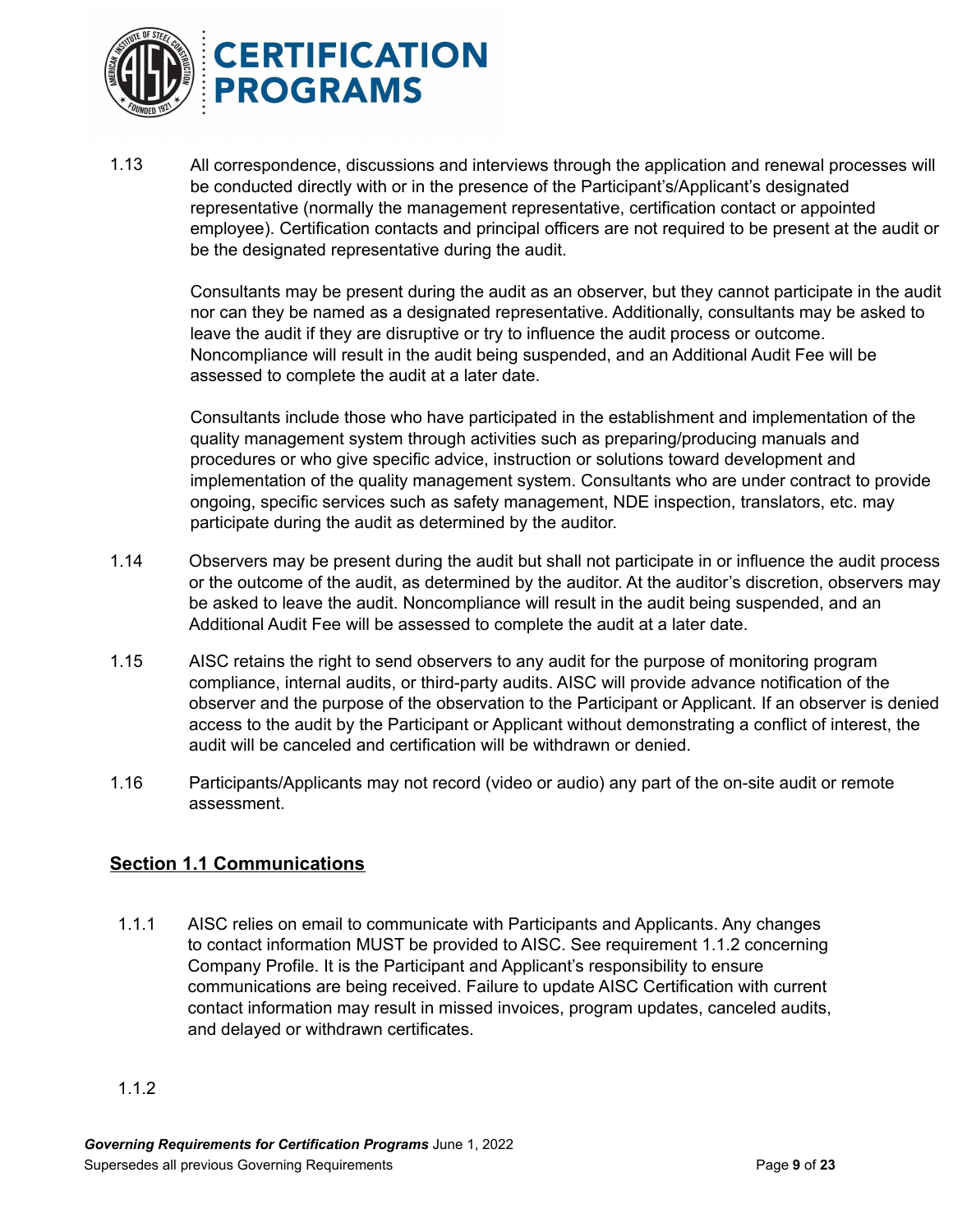

Company Profile includes company information and contact information. Refer to requirement 1.1.1. Changes in ownership, location, and company name may require additional audits or be subject to certification termination. Therefore, the Participant and Applicant is required, within 30 days of the completed change, to submit the Company Profile form (aisc.org/certprofile) to inform AISC of changes to any of the following:

Facility: Company name, physical address of facility, mailing address, and ownership

Contacts: The names, telephone, and email of the following designated individuals:

- Principal Officer
- Certification Contact
- Accounts Payable
- QA/QC Manager

If your company is potentially or planning a future move, sale or personnel changes that have not occurred yet and you would like to notify us or discuss the potential implications of such changes, send an email to [certification@aisc.org](mailto:certification@aisc.org) regarding the details and date changes will or may occur if known. Do not use the Company Profile Form if the change has not occurred.

While one employee may hold multiple positions, each Participant and Applicant must provide a minimum of TWO unique email addresses for two DIFFERENT employees to ensure proper communication. Certificates may be held, and certification may be withdrawn if proper contact information is not provided.

- 1.1.3 If a Participant or Applicant opts out of receiving email communication from AISC or AISC Certification, important program information may be missed, such as bulletins, newsletters and other emailed mass communications. AISC Certification is not responsible for the consequences from missed emails.
- 1.1.4 The participant portal will be used by participants to view account information such as current contact information on record with AISC Certification, invoice details and audit details. For all audits taking place June 1, 2022, and after any Corrective Action Request (CAR) received during an audit must be responded to through the portal, Additionaly, all audit finidings and certificates for audits after June 1, 2022, will be issued through the portal.

## **Section 2 Applying for Certification**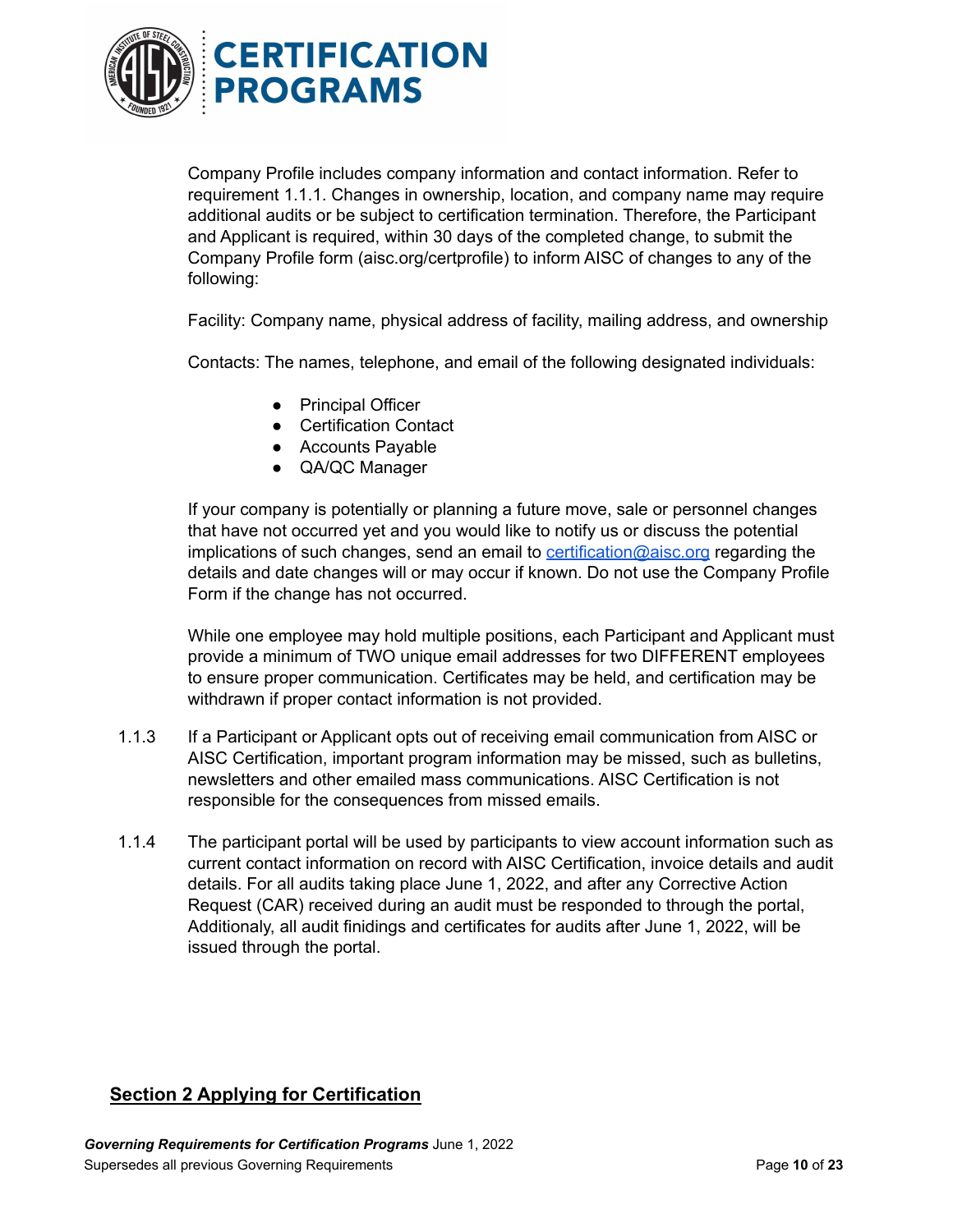

- 2.1 The process begins by submitting the AISC Certification Online Application, and then the following must occur within 14 days after the online application is submitted:
	- 1. Pay the full application invoice, which will be sent when the online application is received. The Initial Application Fee of \$2,000, included on the invoice with the Certification Fees is non-refundable.
	- 2. Submit the Application Document Submittals, which will be used for the eligibility review and Stage 1 Audit (see definition in the Preface Glossary). These lists are available at aisc.org/certification/applicants. Applicants should review the Application Document Submittals prior to submitting the online application and be prepared to submit them within the two week time frame.

If the payment and documents are not received within the 14-day time frame, the application will be terminated, and the Applicant will be required to reapply when they can complete the application requirements in the time frame. More information on applying for certification, including the online application and fee schedules, can be found at [www.aisc.org/certification/applicants.](http://www.aisc.org/certification/applicants)

- 2.2 An Eligibility Review is the first step in the application review process.
	- This review will confirm that the Applicant meets the necessary prerequisites to be considered for the certification(s) they are applying.
	- The review will confirm that the Applicant will have work in the shop or an active jobsite for the initial audit to demonstrate capability to meet the *GRs* (see the *Supplements* for more information).
	- Following the first review of the application submittal, additional documents may be requested. Requests for additional documents must be responded to within 14 days. If no response is received, the application process will be terminated.
	- The Eligibility Review will continue for up to 30 days after the date of the initial review. If the Eligibility Review is not completed within 30 days, then the process will be terminated and the certification fee refunded. If the Eligibility Review is terminated, the Applicant must wait three months from the date of termination before reapplying.
- 2.3 Following the Eligibility Review, initial certification audits for Applicants are performed in two stages. Stage 1 Audit is a readiness review of the Applicant's Quality Management System (QMS). For erector Applicants, their Safety Management System (SMS) is also included. The objectives of Stage 1 is to:
	- Review the documentation of the management system(s)
	- Evaluate the status and understanding of the requirements for the programs and endorsements that are being sought
	- Review if the internal audits and management reviews are being planned and performed
	- Obtain information regarding qualifications of personnel resources and readiness of processes and equipment resources

All Stage 1 reviews follow the process described in Section 3. After Stage 1 is satisfactorily completed, the Stage 2 Audit (see definition in the Glossary) will be scheduled.

- 2.4 Stage 2 must be completed within one year from the completion date of Stage 1. If Stage 2 does not occur within one year, the application will be terminated, and the Initial Application and Stage 1 fee will not be refunded. For more information about the Stage 2 process, see Section 4 *Planning for the Audit*.
- 2.5 If the Applicant cannot complete Stage 1 in the allotted time or the Applicant becomes unresponsive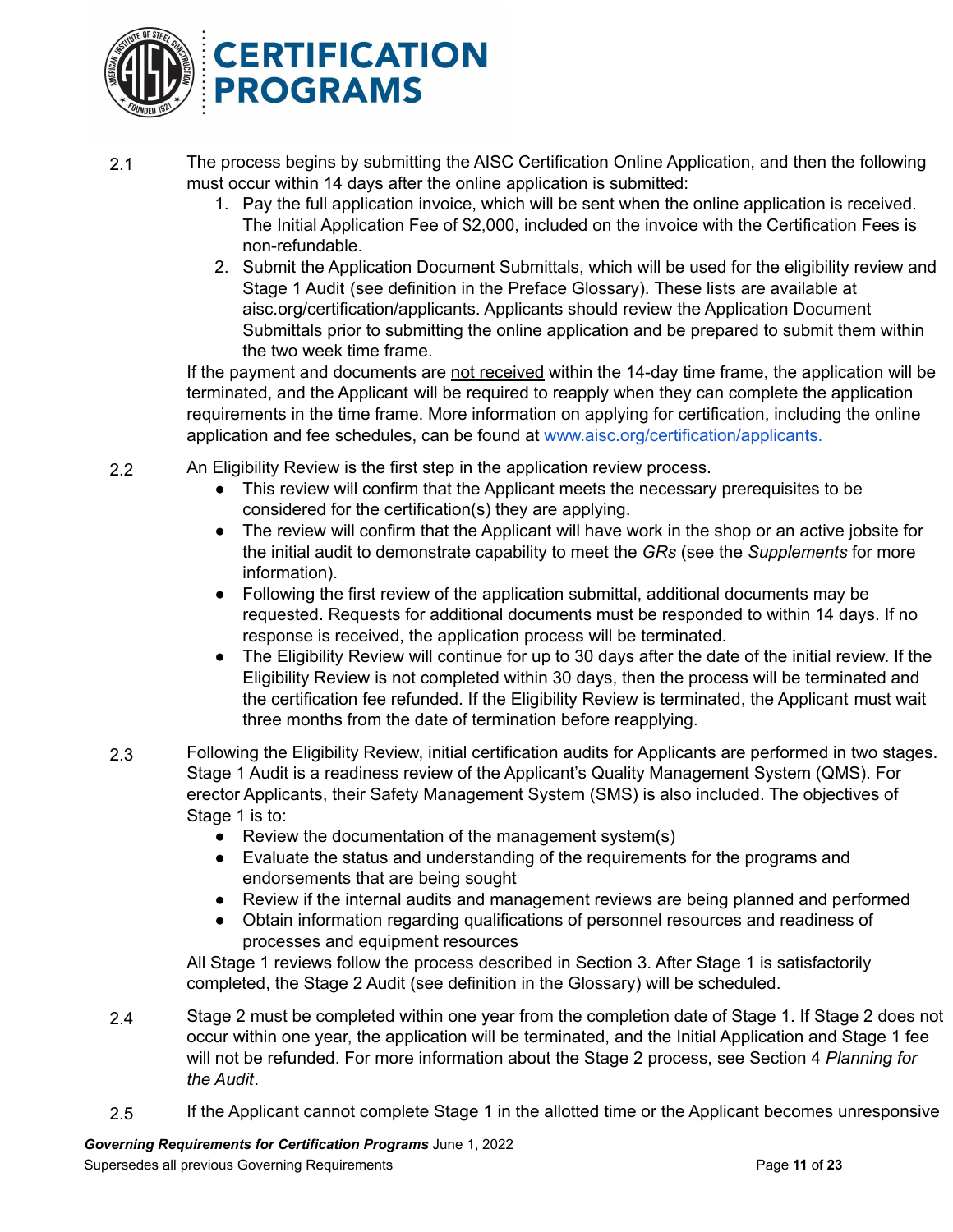

to communication from AISC, the Stage 1 process will be terminated, and the certification fee will be refunded less the Stage 1 Audit Fee and the Initial Application Fee. The Applicant must wait at least three months from the date of the Stage 1 termination before reapplying.

2.6 An Expedited Application Process (EAP) is available on the Fee Schedule for domestic Applicants.

- The EAP places a priority on the Stage 1 process.
- The Stage 2 process will be conducted within 60 days of the completion of the Stage 1 Audit, as noted on the Fee Schedule.
- The success of this process relies on timely responses from the Applicant during the Stage 1 process and availability of work in the field or shop.
- The Expedite Application Fee is non-refundable.
- 2.7 Participants and Applicants are eligible to apply for as many AISC certifications and endorsements as provided by the *GRs*. Separate certificates are issued for fabricator/manufacturer and erector programs, and they require separate applications, Stage 1, and Stage 2 Audits. Refer to Section 8 of the *GRs* to add programs to an existing certificate, or see Section 2 if not currently certified.

**Section 3 Stage 1 Audit** (required for Applicants and may be required for Scope Change Applications or as directed by Certification Review Group)

- 3.1 Following the first review of the Stage 1 process, a Stage 1 Nonconformance Report (SNR) (formerly called a Documentation Deficiency Audit Request (DDAR)) will be issued to the Participant or Applicant). All deficiencies noted on the SNR must be responded to within 30 days of receipt, or the Stage 1 process will be terminated and the certification fee refunded less the Stage 1 Fee.
- 3.2 If revised SNRs are issued, they must be responded to within 15 days of receipt, or the Stage 1/Scope Change process will be terminated and the certification fee refunded less the Initial Application and the Stage 1 Fee.
- 3.3 The resolution process for the SNR may continue for up to 90 days after the date of the initial SNR. If Stage 1 is not completed within 90 days, then the process will be terminated and the certification fee refunded, less the Initial Application and the Stage 1 Fee. If Stage 1 is terminated, the Applicant must wait at least three months from the date of the Stage 1 termination before reapplying.
- 3.4 The Quality Manual and all the documented procedures and records required for Stage 1 shall be submitted in English.
- 3.5 The requirements for a "documented procedure" stated in the *Standard* section 1.5.2 are to be applied to all required documented procedures in the *Standard*.
- 3.6 For Participants applying for a Scope Change, see *GR* Section 8 *Making Changes to the Certification Scope*.

# **Section 4 Planning for Your Audit**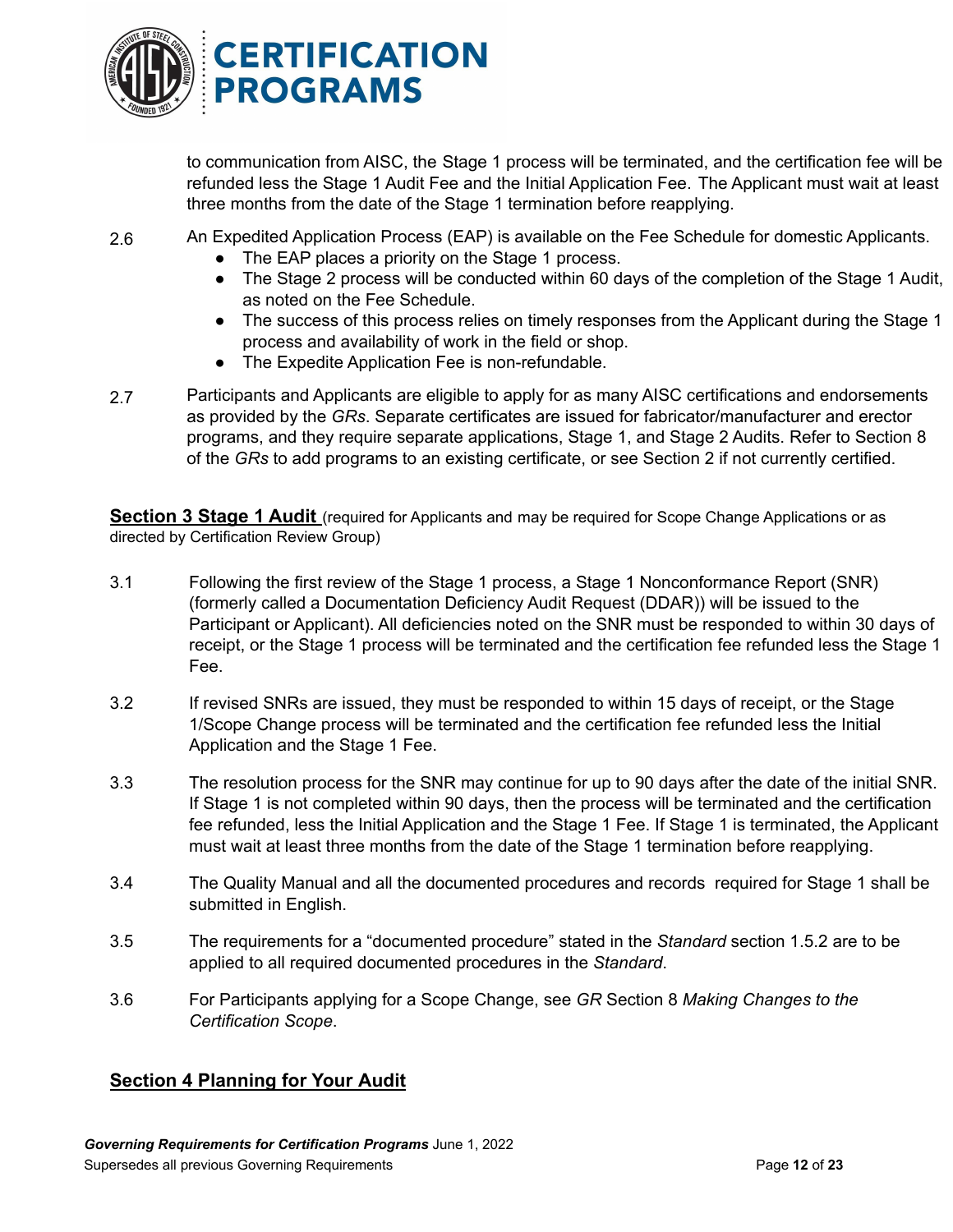

4.1 Participants: The audit date will be on the invoice emailed to the accounts payable contact, principal officer and certification contact prior to the renewal audit.

Applicants: The Stage 2 Audit date notification will be emailed to the principal officer, certification contact and accounts payable contact. See Section 2 Applying for Certification for information regarding initial applicant invoices.

Hard copies of invoices or audit date notifications will not be sent to Participants or Applicants.

- 4.2 Audits are scheduled and grouped together by climate and geographical location. Based on this, each Participant is assigned an audit week. Audit weeks will typically remain the same for renewal audits year to year. Since scheduling is based on climate and geographical location, sister companies may or may not be grouped together and audited within the same week. Participants should plan on their audit taking place during their assigned audit week each year unless they have been notified otherwise. AISC reserves the right to change your audit week if necessary. Repackaging of your audit week may occur due to new or withdrawn participants, holidays, natural disasters, and conflicts with events like NASCC: The Steel Conference.
- 4.3 Your QMS is a system that is established, implemented and maintained at all times within your organization, and it cannot reside or be dependent on one person preparing for or being present for an audit. AISC will not reschedule audits for the following reasons:
	- Absent personnel
	- Vacation conflicts
	- Small company size/limited staff availability
	- Busy production schedules
	- Loss of personnel
	- Or other similar circumstances

If you are granted an audit reschedule, it will be rescheduled as an unannounced audit with the same time duration. Please contact certification@aisc.org with scheduling questions. Rescheduling fees may apply.

- 4.4 You may request to change your annual audit week, and you must submit the request to certification@aisc.org. Approval of requests are dependent on schedule and auditor availability, and there is no guarantee that your request will be granted as any change must conform to GR4.3. If approved, the new audit week will not take effect until the following year, and the current audit date will remain as scheduled.
- 4.5 Not used.
- 4.6 AISC reserves the right to reschedule an audit due to circumstances beyond its control (i.e., weather, flight cancellations, political environment changes, unexpected auditor unavailability, internet loss, power outages, etc.). If this occurs, no rescheduling fees will be assessed, and every attempt will be made to reschedule the audit as soon as possible.
- 4.7 AISC Certification conducts periodic audits. A typical three-year Certification Cycle consists of the following, at a minimum: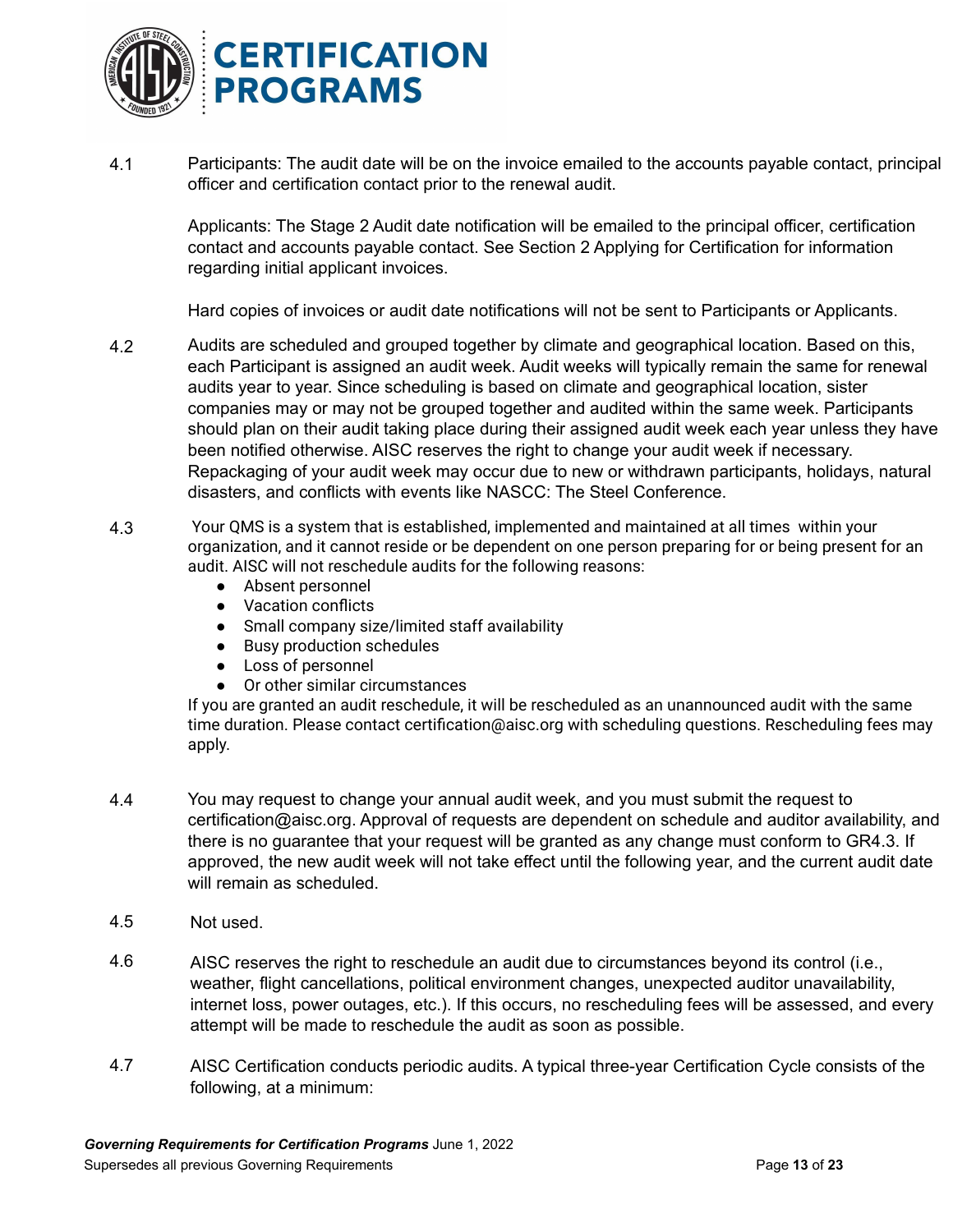

- Initial Certification (RFN) or a Recertification (RF)
- First Renewal (R1)
- Second Renewal (R2)

These characters of the audit scope indicate the certification cycle, not the processes to be assessed during the audit. The scope of the audit, which are the activities and processes to be assessed, is indicated in the audit plan sent to the Participant or Applicant from the assigned auditor.

AISC reserves the right to conduct any audit in the Certification Cycle as a Remote Assessment. See GR4.9 for Applicants.

- 4.7.1 Audit durations will be either one or two days based on the size of your company and the complexity of your certifications and endorsements. Audit durations will be confirmed on the invoice or audit date notification. Below are additional clarifications for audit durations, and AISC reserves the right to modify these durations based on a case-by-case basis.
	- Fabricator Participants with 75 or fewer employees will have a one-day audit.
	- Participants with Multiple facilities or participants holding both fabricator and erector certifications will have the duration determined by AISC.
	- Participants who will have a two-day audit:
		- Fabricator Participants who hold the Complex Coatings Endorsement (CCE) and/or the Fracture Control Endorsement (FCE)
		- Fabricator Participants with more than 75 employees
		- Erectors
		- Applicants within North America
		- Hydraulic Fabricator Advanced (HYDA)
	- Applicants and Participants outside of North America will have a minimum two-day audit.
- 4.8 A quality manual, documented procedures, and records shall be available upon request by AISC and provided in English.
- 4.8.1 All audits will be conducted in English. If translation is required, a translator that is familiar with the industry terminology shall be provided by the participant/applicant.
- 4.9 Audits are performed as a Remote Assessment, Site Assessment , or a combination of both. Remote assessments are conducted using technologies such as Zoom Meetings. At a minimum, one audit is required for each Participant annually.
- 4.10 Applicants must submit records of their internal audit and management review as required by the Application Document Submittal process. Records of the internal audit and management review must include evidence of the audit/review results, when these activities took place, the person(s) performing the audit/review, and evidence that all applicable certification programs and endorsements were audited. Records must be available for the site audit.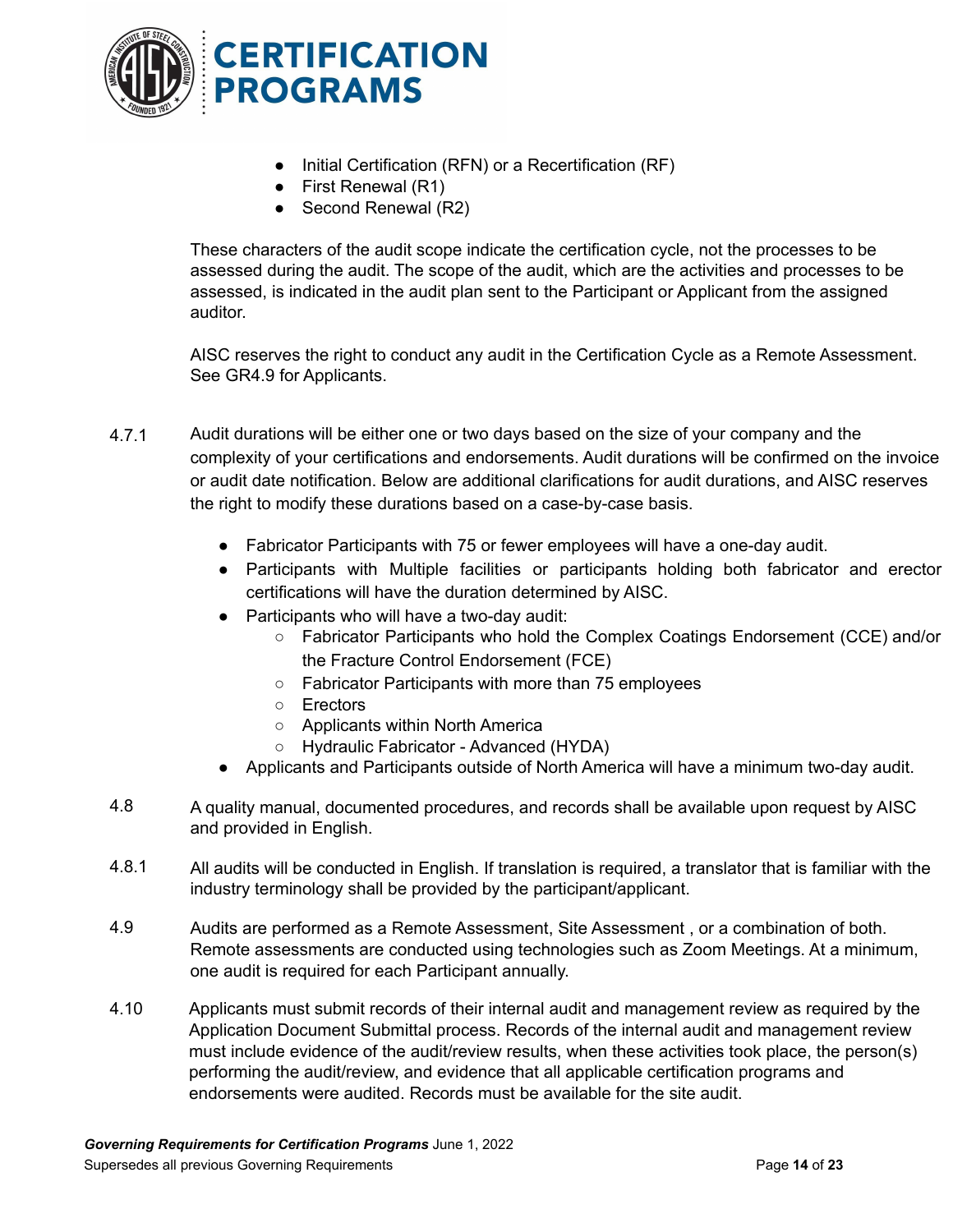

- 4.11 For Participants seeking renewal of certification, the internal audit must include all required certification programs and any endorsements. The internal audit and management review must be completed annually. Records of the internal audit and management review must include evidence of the audit/review results, when these activities took place, the person(s) performing the audit/review, and evidence that all applicable certification programs and endorsements were audited. Records must be available during the site audit. Participants may perform a single audit or perform several audits throughout the year, as long as all applicable certification programs and endorsements are audited.
- 4.12 The designated Management Representative may perform the entire internal audit, including endorsements. It is preferred to use other personnel to perform the internal audit so that independence from the function being audited can be maintained.
- 4.13 International Travel Advisory. If the Participant or Applicant company is located in a country for which the U.S. Department of State has issued a Travel Advisory Level 3 or 4 advising U.S. citizens against travel, the certification renewal audit will be planned as a Remote Assessment, at AISC Certification discretion.

Alaska, Hawaii, and US Territories. If travel bans are issued by US or local governments, the certification renewal audit will be planned as a Remote Assessment, at AISC Certification discretion...

## **Section 5 During Your Audit**

- 5.1 To ensure that the audit maintains impartiality and avoids any conflicts of interest, Participants and Applicants cannot have used the auditor assigned to them as a consultant in the two years prior to the audit date, nor can the auditor have been an employee of or contracted by the Participant or Applicant within the previous five years. If either conflict of interest exists with the assigned auditor, the Participant or Applicant is obligated to notify AISC Certification within five business days of receiving the auditor assignment, and the audit will be reassigned to a different auditor at no expense to the Participant or Applicant. If notification is not received within this time frame, the audit reassignment will be at the Participant's/Applicant's expense.
- 5.2 All references in Section 1.3 of the *Standard,* the quality manual procedures, and forms required in Section 1.5, etc. of the *Standard* must be available in English.
- 5.3 Participants and Applicants are required to have the 2019 or 2022 version of *Selected ASTM Standards for Structural Steel Fabrication*, as published for AISC, or equivalent content to satisfy Section 1.3.c of the Standard.
- 5.4 Quality goals, as referred to in Section 1.5.1 of the *Standard ,* may be singular or plural. Having a single quality goal is acceptable.
- 5.5 Interpreters must be provided by the Participant or Applicants for the auditor's communication during the audit, as necessary. Interpreters must be knowledgeable of the appropriate industry terminology.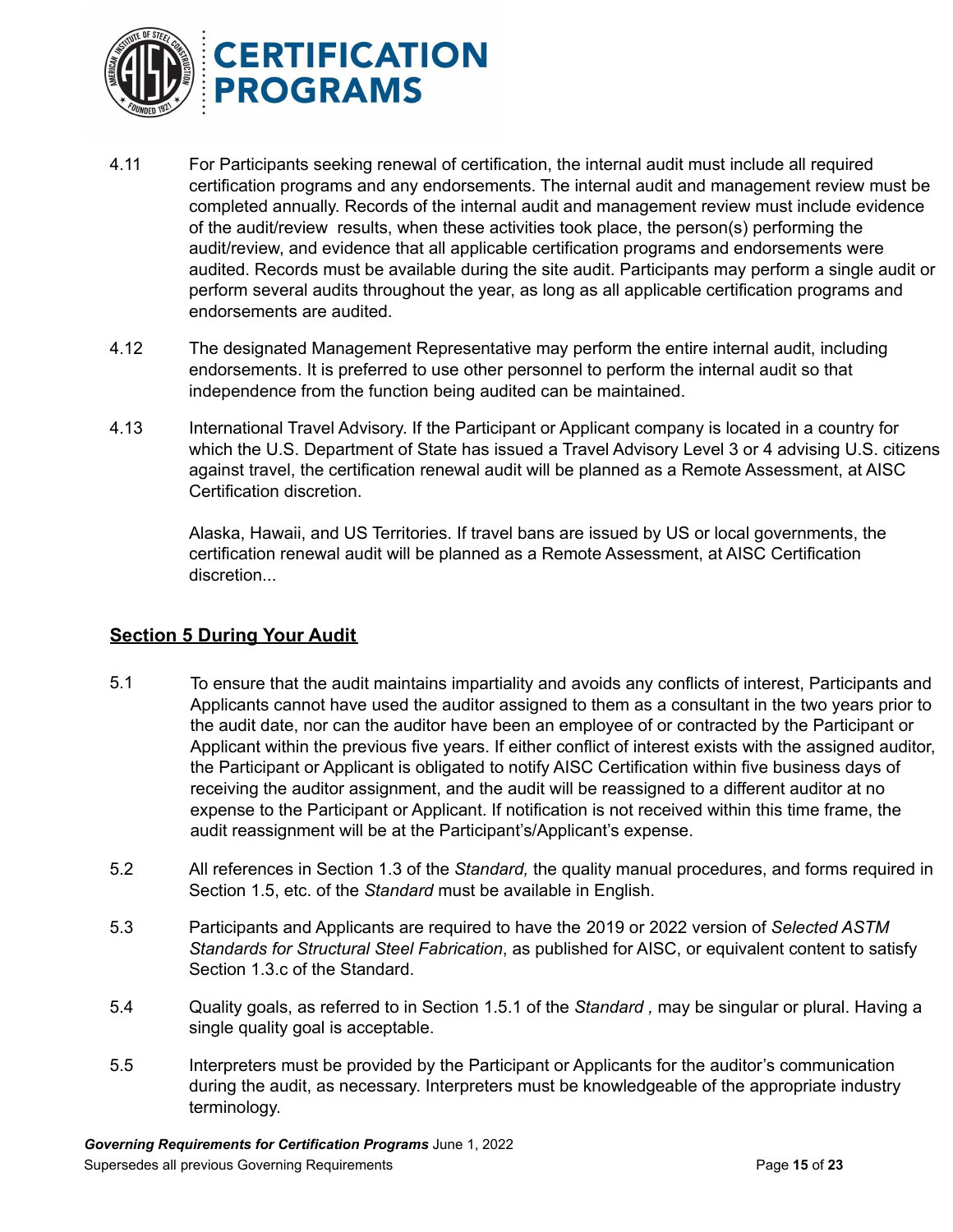

- 5.6 All personnel involved in the quality management system may be either employees of or contracted by the Participant or Applicant. In the case of the latter, contract status and qualifications must be demonstrable.
- 5.7 During the audit , the auditor may identify and document in the Audit Findings report, five audit findings described below and summarized in Table 1. Audit findings can indicate conformity meeting or exceeding requirements, or an audit finding can indicate nonconformity where requirements are not met. These audit findings and the needed action for each are:
	- **Identified Strengths.** Functions or processes that could represent process excellence, unique ability, or potential competitive advantage. These are to be reviewed during the management review meeting, and no further action is required.
	- **Opportunities for Improvement.** Suggestions or opinions based on the auditor's experience that could add value to the QMS or the erector's safety management systems. These are to be reviewed during the management review meeting, and no action is required.
	- **Areas of Concern (AOC).** Below are several examples of an AOC:
		- Used to inform Participants of recent changes to required references or the *Standard*.
		- Used as a participant alert that at next year's audit, they may need to perform a mock-exercise or demonstration of capability, as stated in 5.11 of the *GRs*, as well as in the *Supplements* for each certification or endorsement.
		- AOCs do not apply to the *GRs*.

The participant needs to engage their Quality/Safety Management Systems, to review, evaluate and implement corrections to an AOC. AOCs will be reviewed at the next audit for effective implementation. Any not effectively implemented will be viewed as a breakdown of the Quality/Safety Management System, and a Corrective Action Request (CAR) will be issued.

- **● Audit Nonconformances.** Written to indicate that a nonconformity has been observed that is found to be a single lapse in the QMS or an omission of a requirement that does not indicate a failure of the QMS to control products and processes. An Audit Nonconformance requires the Participant to use their corrective action system to document the nonconformance, identify the root cause and implement actions to prevent recurrence. The Nonconformance will be reviewed during the next audit. If, during the next audit, the actions taken are observed to be ineffective, a Corrective Action Request will be issued.
- **Corrective Action Requests (CAR).** When a nonconformity is observed that indicates a breakdown in the QMS that may result in the release of nonconforming product, or the failure of the QMS to meet its objectives, or a nonconformance has been found to be repetitive indicating a systemic issue, then a CAR will be issued. See Section 6.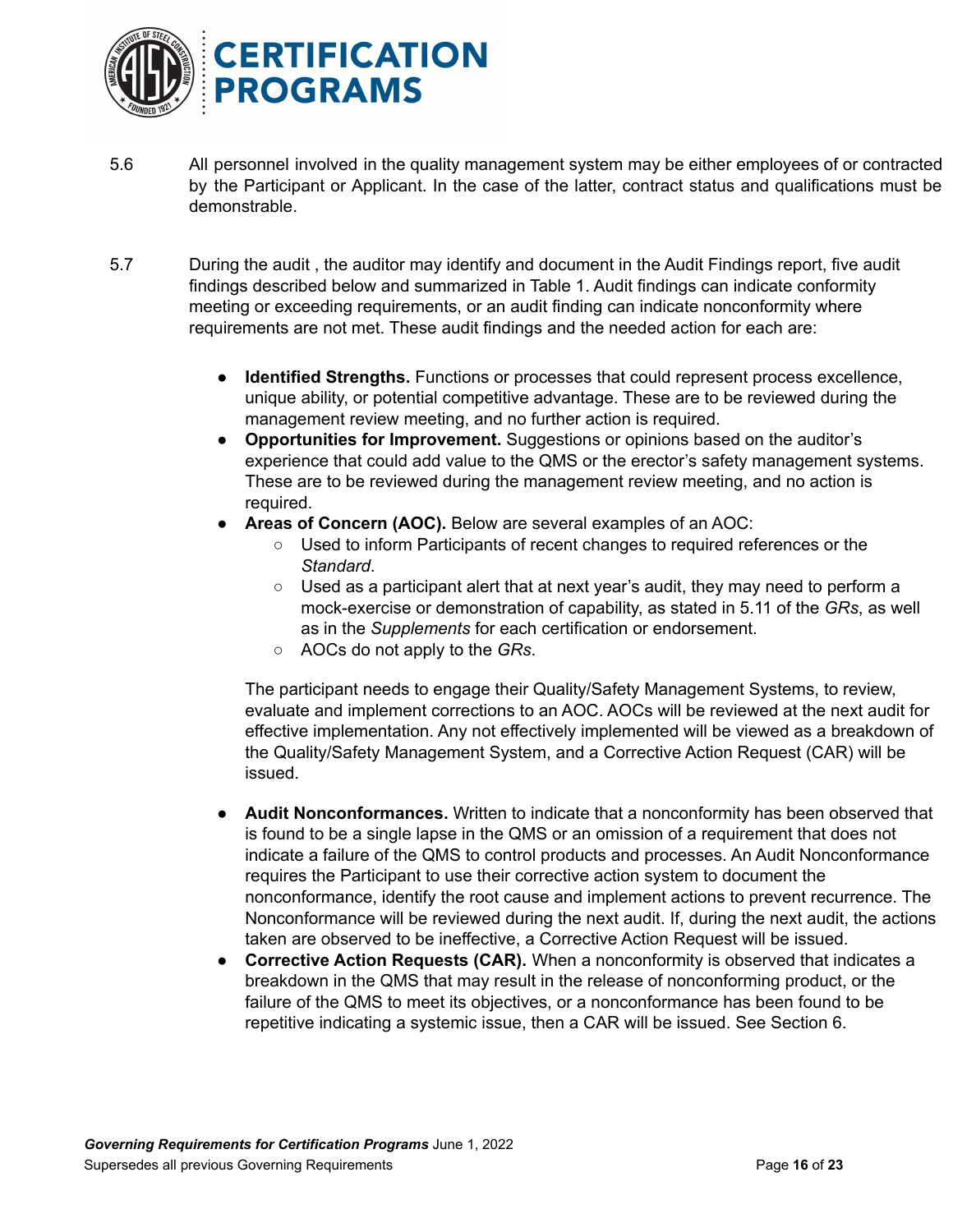

|                                                | <u>ə-, ---</u><br>Identified<br><b>Strengths</b>                                                                                              | <b>Opportunities for</b><br>Improvement (OFI) Concern (AoC)                                                                   | Areas of                                                                              | <b>Audit Non-</b><br>conformances                                                                                                                                      | <b>Corrective Action</b><br><b>Requests (CAR)</b>                                                                                                                                                 |
|------------------------------------------------|-----------------------------------------------------------------------------------------------------------------------------------------------|-------------------------------------------------------------------------------------------------------------------------------|---------------------------------------------------------------------------------------|------------------------------------------------------------------------------------------------------------------------------------------------------------------------|---------------------------------------------------------------------------------------------------------------------------------------------------------------------------------------------------|
| Description                                    | Functions or<br>processes that<br>could<br>represent<br>process<br>excellence,<br>unique ability,<br>or potential<br>competitive<br>advantage | Suggestions or<br>opinions based on<br>the auditor's<br>experience that<br>could add value to<br>the QMS and/or<br><b>SMS</b> | Non-<br>conformance to<br>recent changes<br>of required<br>references, or<br>Standard | One-time non-<br>conformances in<br>the QMS or<br>omissions of<br>requirements that<br>do not indicate a<br>failure of the QMS<br>to control products<br>and processes | Repetitive or systemic<br>non-conformances<br>indicating a<br>breakdown of the<br>QMS that may result<br>in failure of the QMS<br>to meet objectives or<br>release of<br>nonconforming<br>product |
| Include in<br>Management<br>Review<br>Meeting? | Yes                                                                                                                                           | Yes                                                                                                                           | Yes                                                                                   | Yes                                                                                                                                                                    | Yes                                                                                                                                                                                               |
| Engages the<br>corrective<br>action system?    | n/a                                                                                                                                           | n/a                                                                                                                           | Maybe.<br>The QMS shall<br>define. If so per<br>Section 16 of<br>the Standard         | Yes                                                                                                                                                                    | Yes                                                                                                                                                                                               |
| When will<br>QMC review<br>the results?        | n/a                                                                                                                                           | n/a                                                                                                                           | At the following<br>audit                                                             | At the following<br>audit                                                                                                                                              | Immediately per the<br>CAR process of<br>Section 6                                                                                                                                                |

#### Table 1 - Audit Findings, Explained

- 5.8 Repetitive CAR. Failure to effectively implement a corrective action for a previous CAR will result in a new CAR being marked "Repetitive". Repetitive CAR(s) indicate a breakdown of the management system and will affect the decision made by the CRG and may put the certification at risk. See Section 7.
- 5.9 At the conclusion of the audit, the Audit Scope sheet will be acknowledged by the Management Team Representative and the auditor. Acknowledging this form indicates that the audit has been completed as described on the form and that the Participant and Applicant understands the audit results and requirements for completing any Corrective Action Requests. It also indicates that there were no conflicts of interest between the auditor and the company.
- 5.10 During the Recertification audit (RF), the auditor will perform a Documentation Assessment, in accordance with the audit plan, of the quality manual and procedures to assess their ongoing compliance. Additionally, the auditor may choose to conduct an Documentation Assessment during a renewal audit if they deem it necessary to assess the Participant's compliance with the *GRs*.
- 5.11 Demonstration of capability as noted in the *GRs* and *Supplements* can be Representative Work or Mock Exercises. Representative work is work that is of equal or greater complexity, follows the QMS, and can be used to demonstrate capability for a certification program or endorsement. Mock exercises are a demonstration of capability that use an approved exercise provided by AISC Certification, not actual work, to demonstrate capability for a certification program or endorsement.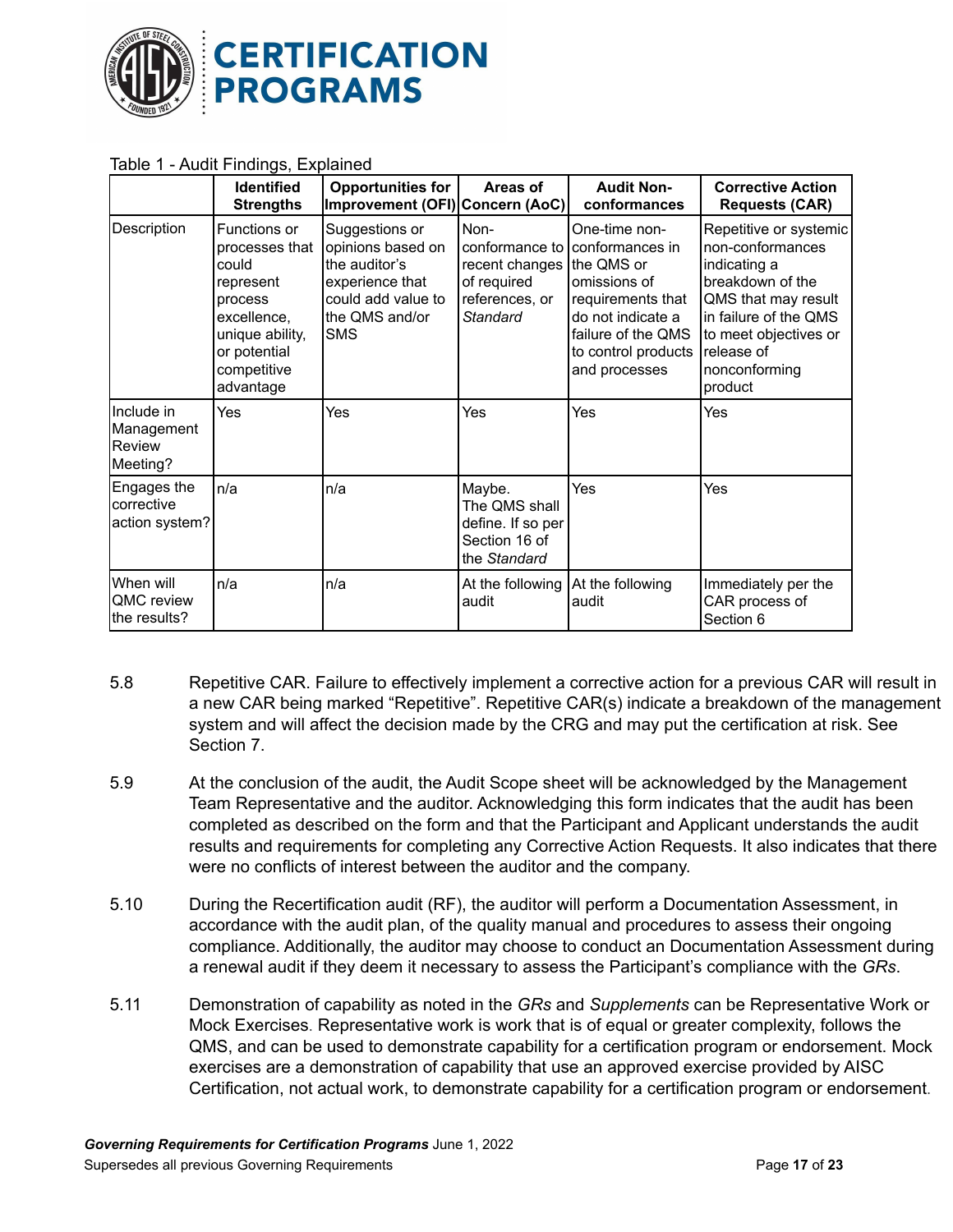

# **Section 6 Corrective Action Request Process**

- 6.1 An auditor may issue Corrective Action Requests (CARs) during the Audit. If so, the Participant and Applicant has 30 calendar days from the last day of the audit to respond to each CAR. Evidence for ALL CARs must be submitted at the same time. **Failure to submit evidence for all CARs by the due date indicated on the Audit Scope Sheet will result in the certification(s) being Withdrawn or Denied**.
- 6.2 Each CAR response must include the completed CAR form which contains:
	- Actions to immediately correct or contain the nonconformance
	- Result of root cause analysis
	- Actions taken to correct root cause and prevent recurrence
	- Supporting evidence files that verify the planned actions have been implemented
- 6.2.1 The CAR form and evidence will be reviewed by QMC. If the reviewer makes a request for additional evidence, the Participant or Applicant has 14 days to respond. If the reviewer makes a second, which is the final request for additional evidence, the Participant or Applicant has 7 days to respond. **Where a request for additional evidence has been made for more than one CAR, the evidence for ALL CARs must be submitted at the same time**. Failure to respond to a request for additional evidence for any of the CARs within the stated timeframes will trigger an "unsatisfactory" result. Any CAR that does not receive satisfactory evidence after the three attempts will be marked "unsatisfactory". All reviews of corrective action, whether satisfactory or unsatisfactory, are then forwarded to AISC. An unsatisfactory recommendation may put the certification at risk.

Due to Repetitive CARs or systemic QMS issues, an additional audit to verifyCAR effectiveness may be required by the CRG, even if all CARs are responded to with satisfactory results.

6.3 If the Participant or Applicant chooses to dispute or "challenge" the issuance of a CAR, a challenge may be submitted by emailing QMC at cars@qmcauditing.com with the reason(s) for the challenge within 30 days of the conclusion of the audit.

# **Challenging a CAR does not negate a Participant's/Applicant's obligation to resolve all other CARs within the required timeframe.**

The Participant or Applicant will then be contacted by AISC concerning the challenge, and an investigation will follow. The investigation concludes with a decision by AISC on the challenge, and the Participant or Applicant will be advised of the results and any additional actions needed.

Submission, investigation and decisions of the challenged CAR shall not result in any discriminatory actions against the Participant or Applicant.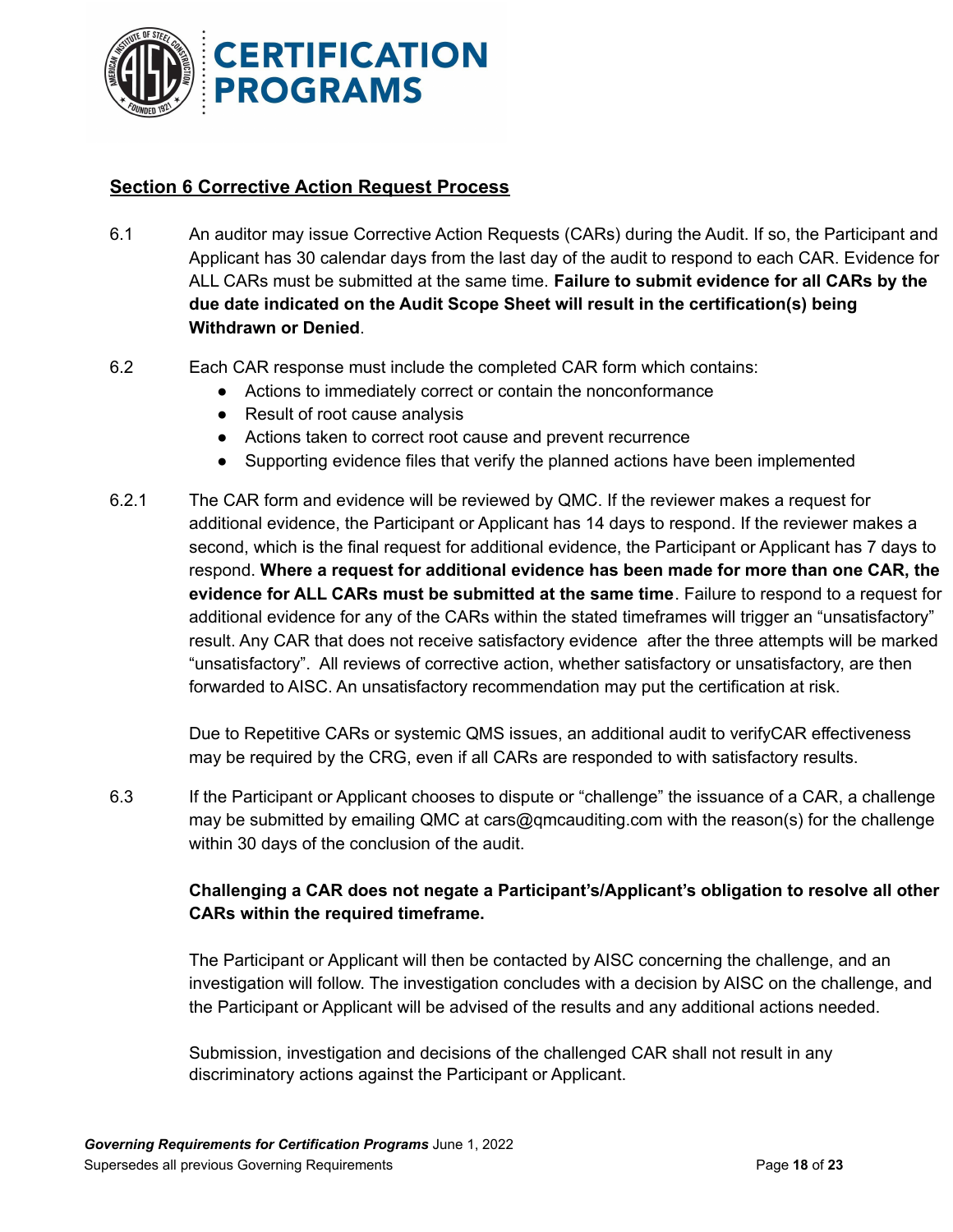

6.4 All documents required for the corrective action process, including evidence, shall be submitted in English.

## <span id="page-18-0"></span>**Section 7 Certification Decisions**

- 7.1 The AISC CRG determines the certification status of all Participants and Applicants. It is the role and responsibility of the CRG to deny, grant, expand, renew, reduce, or withdraw certification based on objective evidence of an Participant's/Applicant's ability to satisfy these *GRs.*
- 7.1.1 The following definitions apply to CRG decisions:

Deny - the CRG has determined that the Participant's/Applicant's QMS or a portion of the QMS has failed to meet the *GRs* and the requested certification(s) or endorsements will not be granted.

Grant - the CRG has determined that the Participant or Applicant has successfully demonstrated the capability to meet the *GRs* and certification will be approved.

Expand - Following an application to add another certification or endorsement to an existing *Participant's/Applicant's* certification scope, the CRG has determined that the additional criteria has been met and the certification scope includes new certification(s) and/or endorsement(s).

Renew or Renewal - the CRG has reviewed the results of the renewal audit and has approved the continued certification as stated in the Audit Scope.

Reduce - Upon review of the audit results, the CRG has determined that one or more certifications or endorsements will not be approved and the scope of the certification will reflect the removal of those certifications or endorsements.

Withdraw - the CRG has made the decision to no longer continue the certification process and any issued certificates will expire on the date indicated on the certificate.

7.1.2 Conditional Certifications. The CRG may grant a conditional certification status when conditions do not provide for the Audit to be performed as a site assessment, and it is conducted as a remote assessment. This may occur for initial applications and scope change applications.

The difference between "Conditional Certification" and certification is that the physical portion or direct observation of the operations of the shop or field processes have not been assessed, but the quality management system including procedures, manual and records have been reviewed and/or assessed.

Conditional Certifications assist new applicants and scope change applicants in obtaining a certification status when travel to the company or job site is prohibited by travel restrictions or in the case of a scope change, allows the participant to obtain a certification status for the scope change prior to their renewal audit.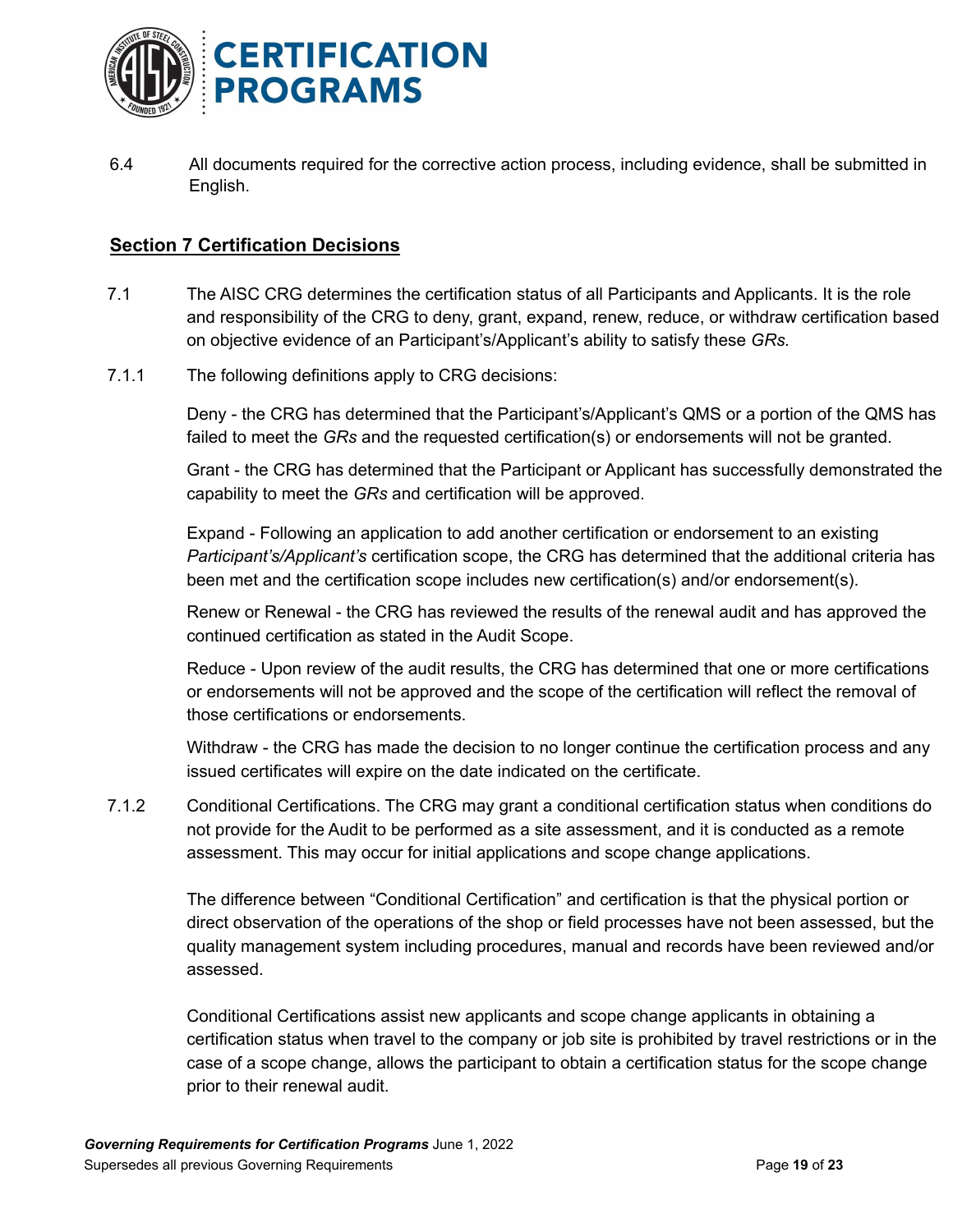

See 7.4.1 for more details on Continuation Audits.

7.2 Certification decisions for participants or applicants receiving no CARs:

- Upon completion of the audit, QMC will perform a quality review of the results.
- Results are then forwarded to the CRG for a certification determination.

Certification decisions for participants or applicants receiving CARs

- Upon completion of the Audit and review is complete of all Corrective Action Requests (CARs) or the participant has exceeded the allotted time for satisfactorily responding to the CARs (see Section 6 for further details on the CAR process), QMC will forward the results to the CRG for a certification determination.
- 7.3 When making certification decisions, the CRG will also review and consider the prior three-year certification history and audit findings, and any complaints or allegations that have been received by AISC, as part of the basis for determining certification.

Audit findings from an individual audit may not lead to a negative decision. However, if the audit findings reveal a pattern of repetitive non-conformances over the past three years, it may indicate a breakdown in the Participant's QMS. Repetitive non-conformances, especially non-conformances that reflect management disregard for their own quality management system are grounds for a withdrawal of certification.

- 7.4 CRG may choose to grant certification for less than one year if it is determined that an Additional Audit is needed to provide evidence of an effectively functioning QMS. When this occurs, any associated costs will be assessed according to the current fee schedule for the Additional Audit. No additional scope(s) will be considered in this audit. AISC also reserves the right to conduct short-notice or Unannounced Audits, if required. See 7.4.1 for more details on Additional Audits.
- 7.4.1 Additional Audit This audit type is used as a follow-up to a renewal audit, initial audit, appeal, or complaintt, and it may be required for the participant or applicant's certification to continue or be granted. The CRG may require a more in-depth review of a participant's/applicant's management system due to:
	- Reviewing CAR effectiveness
	- $\bullet$  Closing an open CAR(s)
	- $\bullet$  Repetitive CAR(s)
	- Appeals or Complaints/Allegations

There is an additional fee associated with these audits

- 7.4.2 Continuation Audit These audits are the continuation of a remote or site assessment. They are noted with a "B" sufix in the audit scope and may be referred to as a "B Audit".
	- They can be performed to maintain a "conditional certification" status for an initial application or scope change.
	- They are used when an erector does not have an active jobsite or a fabricator does not have active work during their renewal audit.

*Governing Requirements for Certification Programs* June 1, 2022 Supersedes all previous Governing Requirements Page **20** of **23**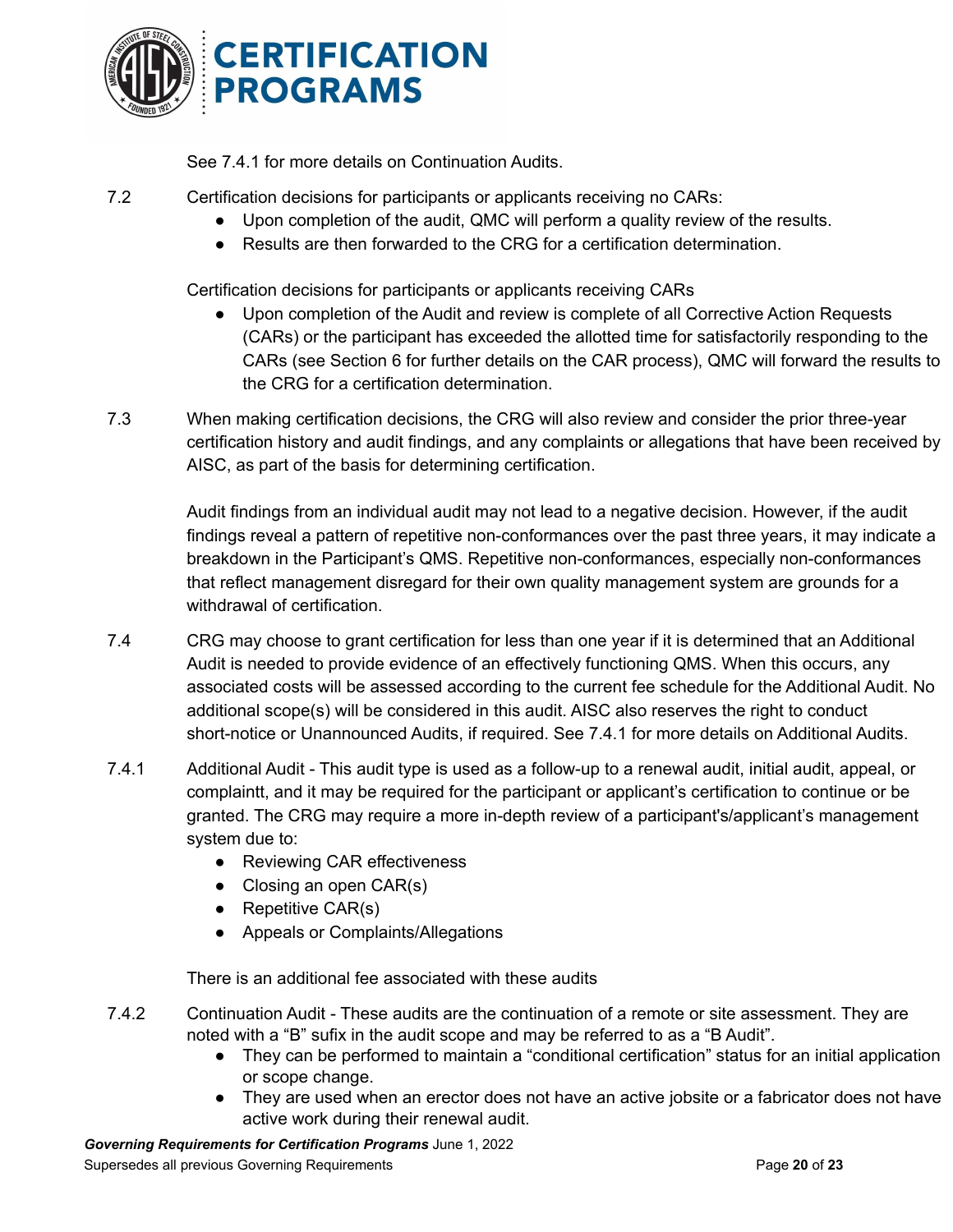

- They do not include audits performed for appeals or complaints.
- A continuation audit does not include reviewing CAR effectiveness.
- Open CARs cannot be closed out during a continuation audit.
- There is no additional cost as it is part of the renewal or initial audit process.
- 7.5 All Applicants and Participants have the right to Appeal a decision made by the CRG about their certification(s) or endorsement(s). The process of Section 9 is to be followed to Appeal a CRG decision.
- 7.5.1 All Applicants and Participants have the right to issue a complaint to AISC about any portion of the certification process. For complaints made to AISC concerning a certified company by parties involved in the contract, see Section 10 Complaints Process.
- 7.6 AISC will make information concerning certification status publicly available on its website. The information disclosed includes company name, location, contact name, email and phone number, and certifications held.
- 7.7 Participants who hold a current valid certificate or conditional certification letter are eligible to use and display the Certified Fabricator or Certified Erector logo, as applicable.
- 7.8 Multiple fabricator/manufacturer certifications and endorsements for the same facility location are included on a single certificate. Erector certification and endorsements are included on a single certificate.
- 7.9 For Participants and Applicants of the erector certification program, the certificate will cover their regional office(s) or operation(s) only if all of the following conditions are met:
	- A. The regional office(s) or operation(s) is doing business under the same company name.
	- B. The Executive Management is the same as for the main office.
	- C. The same Quality and Safety Management Systems were audited for the main office and project site.
- 7.10 The Certificate contains the following information:
	- Name of the company holding the certification
	- Address of the certified facility, which is the address where the audit occurs (for Erectors, this is the address of the office)
	- Listing of the certification(s) and endorsement(s) held
	- Date certificate was issued
	- Date certificate expires
	- Signature of the AISC officer
	- Certification Number

In addition,

- Only one facility address will be listed on a certificate.
- Certificates are non-transferable; see GR1.1.12 ownership, location, and company name changes.
- For companies with multiple fabrication shops, regardless of location, each facility must apply for certification with a separate application and hold a separate certificate.
- 7.11 The duration of certification is typically 12 months, and its expiration date is noted on the participant's certificate or conditional certification letter. Exceptions to this will be communicated to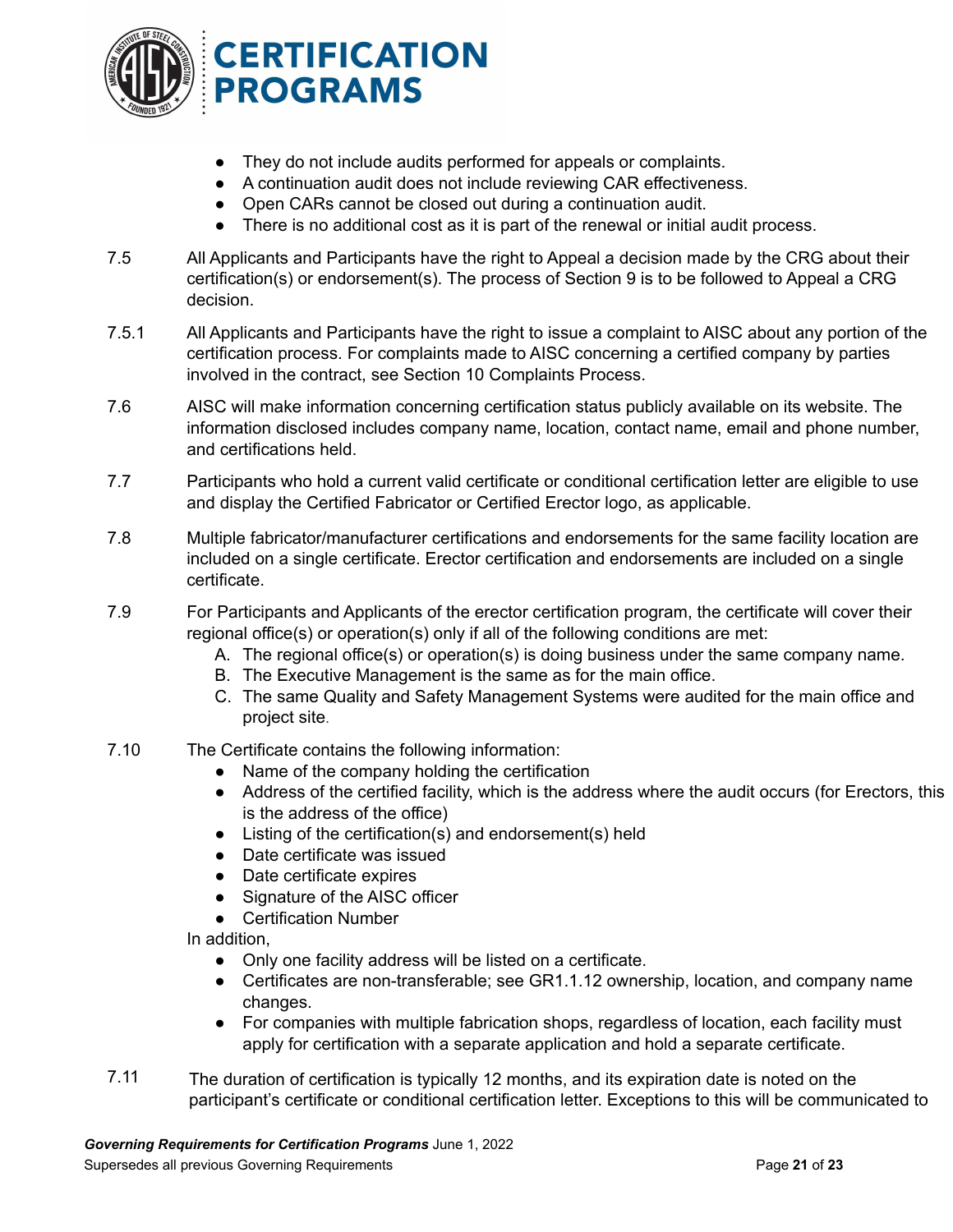

the Participant or Applicant by AISC. Certifictes are considered null and void if the AISC Certicification Review Group (CRG) or Appeals Review Board (ARB) withdraw it.

# **Section 8 Making changes to the Certification Scope** (for Participants changing a current certificate)

- 8.1 A Participant may request changes to their certification. All forms are found at [www.aisc.org/certification.](http://www.aisc.org/certification)
	- **Expanding the scope of certification.** The Participant must complete the AISC Certification Scope Change Application when they wish to apply to add additional certification(s) and/or endorsements to a current certificate.
	- **Reducing the scope of certification.** The Participant may reduce scope prior to or during the audit. Reducing the scope of the certification is completed when a Participant no longer desires to be audited to a certification(s) and/or endorsement(s) that is on their current certificate.
	- **Withdrawing certification.** The Participant may withdraw certification by completing a Certification Withdrawal Request found at [www.aisc.org/certification](http://www.aisc.org/certification). Upon the decision to withdraw from the certification process, the current certificate will expire on the date indicated. Participants that withdraw their certification will be required to follow the application process to regain certification.
- 8.2 Changes to the certification scope may require additional submittals, documentation assessment, remote assessment, site assessment, mock exercises, and fees. All scope change requests shall be submitted to AISC for review.
- 8.3 Scope change applications can be submitted by a Participant at any time during their certification cycle. Not all scope changes can be added to scheduled audits due to audit duration and auditor constraints. All scope changes that do not become part of a scheduled renewal audit will be scheduled as stand alone audits and charged an audit fee.
	- The scope change requests must include a completed scope change application sent to application@aisc.org.
	- Scope change application documents and payment must be sent within 14 days from the date of the receipt of the scope change application.